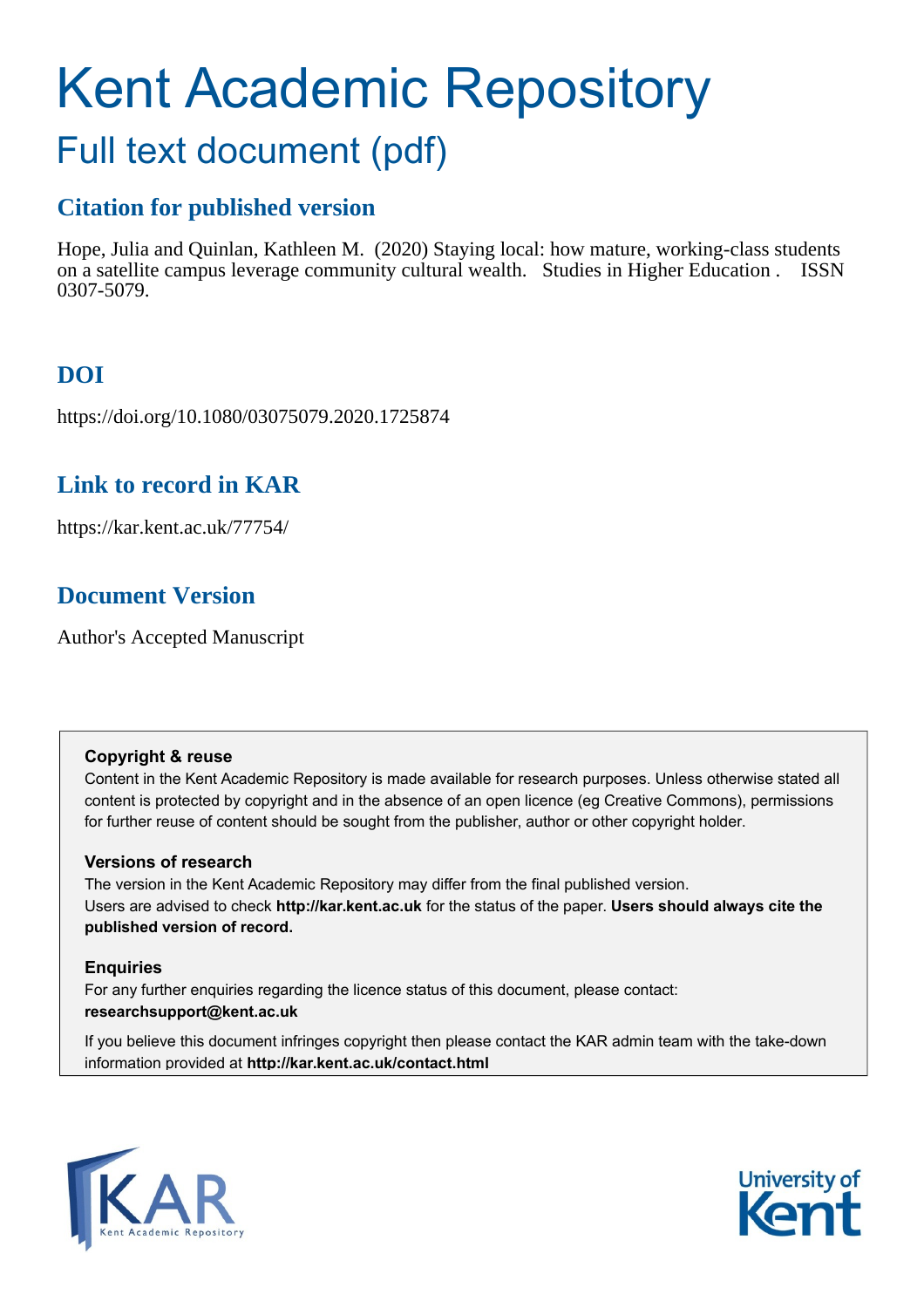### **Staying local: how mature, working-class students on a satellite campus leverage community cultural wealth Julia Hope and Kathleen M. Quinlan**

#### **Introduction**

Across Europe, lifelong education, particularly encouraging mature adults' access to higher education (HE), is increasingly important to economic and educational policy (Bologna Process Declarations 2007, 2009, 2012; OECD 2015). Various UK governments have also emphasised HE's role in promoting social mobility, highlighting the need to reduce barriers to access for older students and those from socially disadvantaged backgrounds (HEFCE, 2006; DfBIS 2014; DfBIS 2016; DET 2016; Office for Students 2018). Yet, in the UK, the percentage of first-year, first-degree students over age 21 has declined from 30% in 2013-14 to 26% in 2017-18 (HESA 2019). Furthermore, mature students are almost twice as likely to leave after one year of a first degree as young students (HEFCE 2017). Finally, older students are under-researched relative to younger students, as found in a literature review in which "only 41 (1.27 %) of the 3,219 articles were about older adult undergraduate students" (Donaldson and Townsend 2007; 33). Where it exists, research on this population tends to focus on the stresses and obstacles that older students face (Spiegler and Bednarek, 2013). Our study, though, highlights how local working-class students aged 25 and older attending a satellite campus in an underserved community can draw upon their familial, aspirational, and social capitals as assets supporting their success (Yosso 2005).

#### **Previous Research**

'Mature-age students' have been variously described as those aged more than 20 years (EIM Support, 2010), those aged more than 21 years at entry (HEFCE 2017) or those who completed their secondary schooling at least three years prior to enrolling at university, or those over 25 years old in their first year of enrolment (Kahu et al, 2015). Mature students can also be defined by a host of issues related to family pressures, part-time study or access issues, time poverty, commuting, and childcare and household responsibilities and social class (Marandet and Wainwright, 2010; Plagemen and Sabina, 2010).

The particular challenges and obstacles encountered by students aged over 25, especially those with dependents, is well documented in the literature (Hinton-Smith, 2009; Spiegler and Bednarek, 2013). Mature students without prior HE knowledge or who have been out of education for some time may feel like 'outsiders in the game' (Bowl, 2003:123) and may have additional and often invisible 'work' as they juggle multiple demands (Thomas and Quinn, 2007:59). HE study also presents stronger risks to identity for mature HE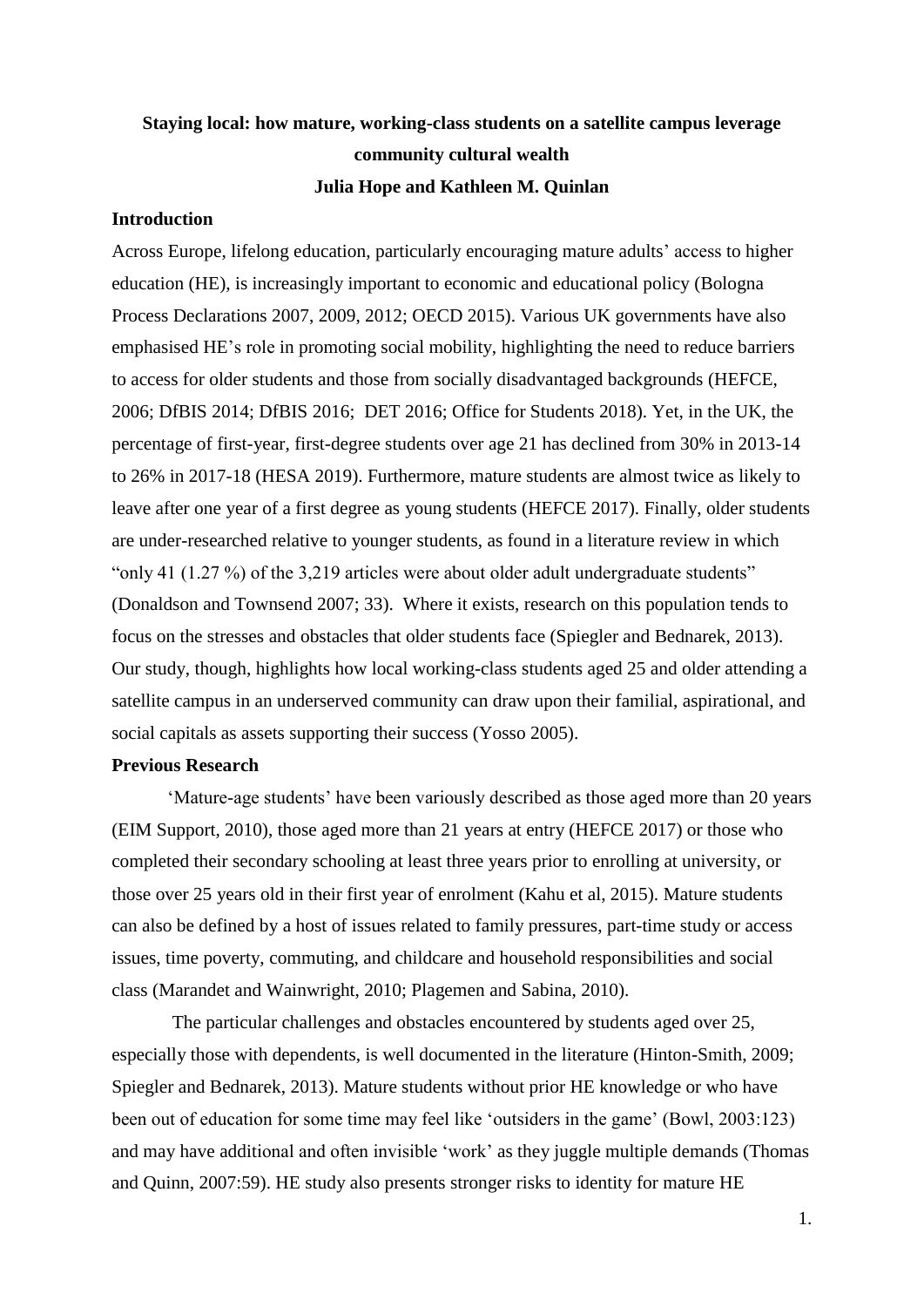students, particularly those with dependents, '…adopting a new identity of learner in addition to the continued identity, role and responsibilities of parent can be challenging' (Wainwright and Marandet 2010:458).

These pressures often are exacerbated for women, given historical and cultural assumptions about gender roles (Plageman and Sabina, 2010). During the 1990s, there were several studies on mature students, particularly women, accessing higher education (e.g. Merrill, 1999) which emphasised the lack of family support, role conflict and family responsibilities. More recently, O'Shea and Stone (2011) followed 17 Australian students who were aged over 30 and mothers through their first year of university. They highlighted both the challenges and the transformative potential of HE. Many students had re-negotiated their relationships with partners and traditional domestic roles, but the women's stories showed an implicit to accommodate their partners to avoid active resistance. This study suggests the continued constraints of traditional gender roles, which can still hinder mature women's engagement in HE.

Locally-based study makes HE more geographically accessible to students, particularly mature students who must combine work or family commitments (Greenwood et al. 2008). Locality, flexibility, support and links to employment are particularly crucial to over 25s, as the choice of institution is often heavily influenced by family and work circumstances (Bowl 2003). Based on a quantitative study of more than 100 mature students and a qualitative study of 24 mature students at the University of Hull, Gonzalez-Arnal and Kilkey (2009) found the majority were carers, for whom the location of the university was particularly important. For many, a local university was the only choice possible, due to children's schools and the proximity of support networks for care.

Mature students are often fighting class disadvantage, too. 'Working-class' refers to those employed in the lower tier jobs (National Statistics Socio-economic Classification 2010) or who move in and out of work or claim tax credits against low earned income or unemployment allowances. This group has limited access to educational opportunities (Evans 2006). The absence of a higher education script within the family also limits the educational preparedness of these learners (Ball, Davies, David and Reay 2002:57).

The White working-class, Jones (2011) argues, are often portrayed in the UK media as a form of 'low life' lacking values, morality and intelligence, summed up by the derogatory term 'Chav'. Because of the historical portrayal of the working classes as 'an unknowing critical tasteless mass from which the middle classes draw their distinctions' (Reay 2001:335), working-class people may feel shame about their backgrounds (Li 2015).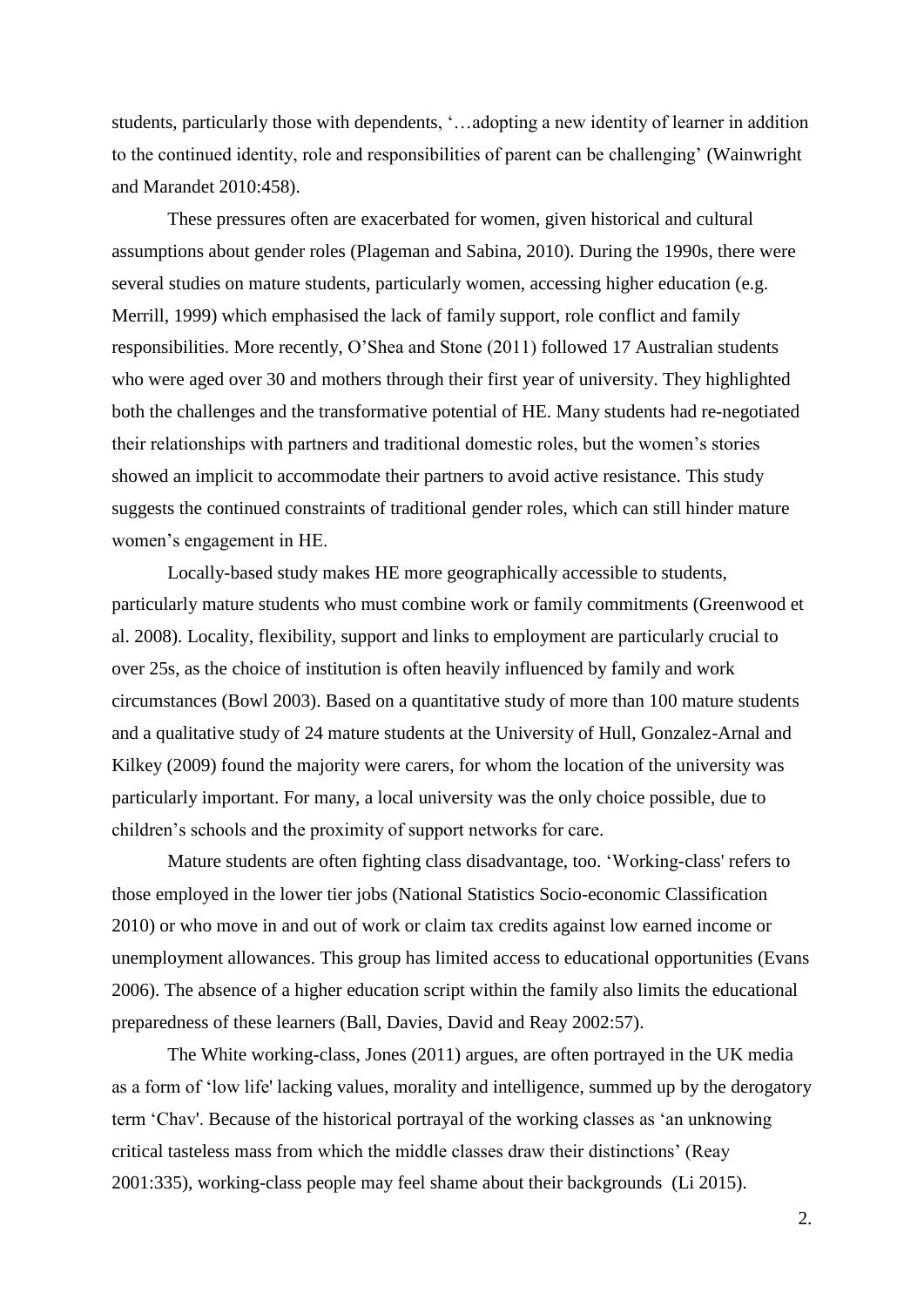Although the obstacles for mature students, with their commonly intersecting characteristics (women, carers, working-class) are well-documented, the assets and strengths these students bring to the academy are not. Lehman (2014) is a notable exception, finding that working-class students were able to challenge the structural disadvantages of their class by drawing upon strengths such as the determination to 'get in and stay in'. Although students did not initially aspire to professional or middle-class lifestyles, they achieved that through their resilience (Lehman 2014).

Our study explores how mature, working-class students, especially carers, draw on the strengths of their existing social network by studying in their local community. The participants in this study attended a satellite campus, established in 2006 as part of an initiative to widen participation in HE (HEFCE 2006). Satellites were a 'micro university' in and for these areas of traditionally low participation in higher education (Gaskell and Dunn 2018).

Many of those universities are withdrawing from those satellites as the UK university sector faces challenges with financial pressures and demographic changes (Gaskell and Dunn 2018). Since 2016, satellite campuses in Alsager, Broadstairs, Crewe, Hastings, Scarborough, and Tonbridge have all closed. HE in further education colleges has grown to fill the gaps left by departing satellite campuses, although with a reduced degree offer. As universities withdraw from satellite sites, there is a risk that learners unable to relocate for university could become cut off from accessing high quality HE and socio-economically deprived areas will continue to deteriorate economically.

#### **Conceptual Framework**

This study draws on Yosso's (2005) community cultural wealth framework, a revision of Bourdieu's (Bourdieu 1984, Bourdieu and Passeron 1994) human capital theory inspired by critical race theory. Critical of economic explanations alone, Bourdieu focused on other kinds of capital, particularly cultural capital, to understand social stratification, barriers to social mobility, and how power is reproduced across generations. Cultural capital describes particular preferences, skills, knowledge, mannerisms, tastes and ways of behaving that children learn through social interaction from a young age. The content of this capital differs across social classes and may be more or less beneficial depending upon the extent to which it is valued in a given context. Social capital refers to social networks that can be used to enhance one's economic position. White middle- and upper-class experiences (and their resulting capital) tend to be privileged in HE and the traditional professions for which HE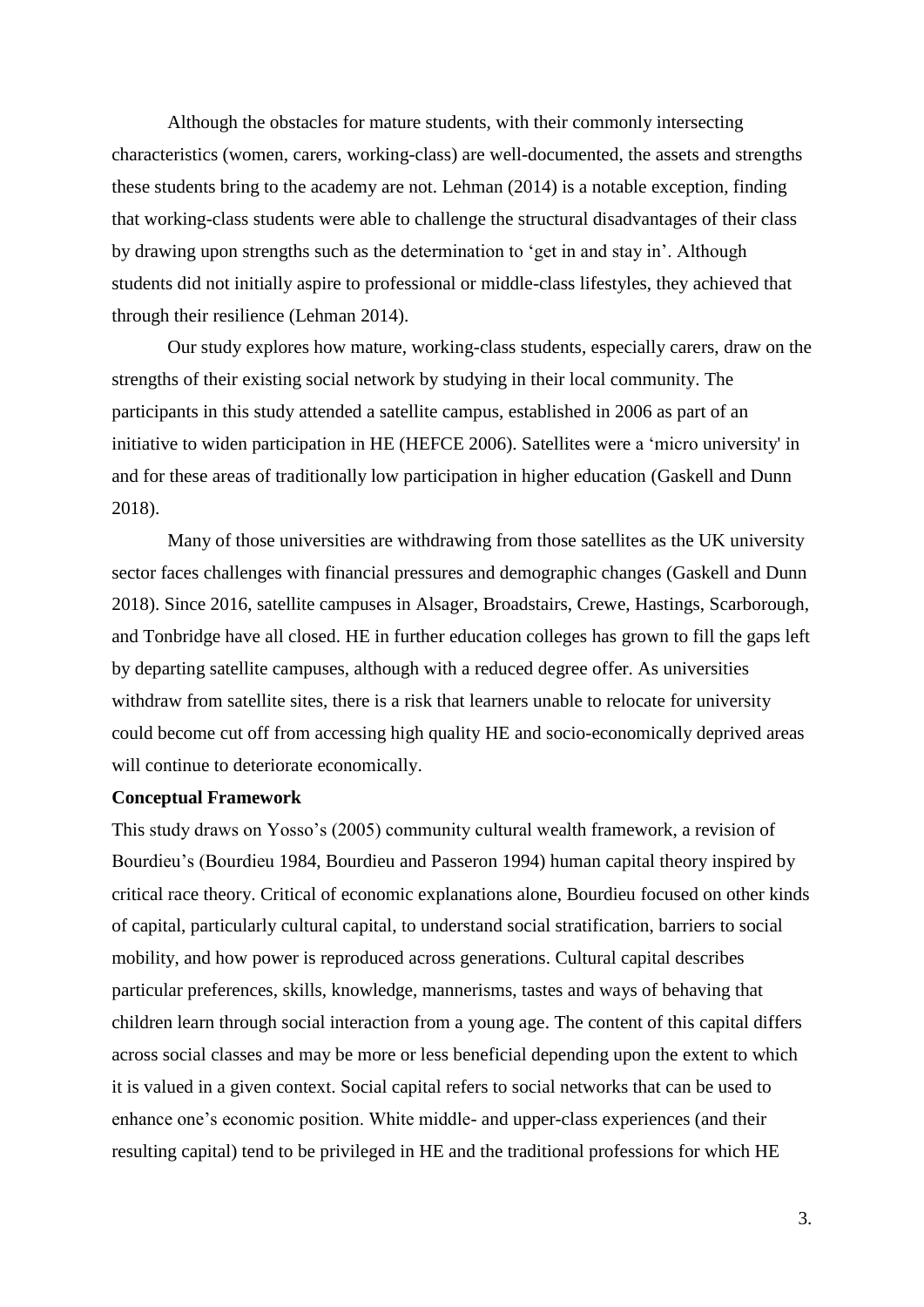prepares students. Students who do not have access to the valued, normative capitals assumed in HE may struggle to understand expectations, fit in, and get ahead (Bourdieu, 1984).

Drawing on critical race theory, Yosso (2005: 76) argued that Bourdieu's concept of cultural capital assumes that White middle-class culture is the 'standard', which can result in other cultures being 'judged in comparison to this norm'. Although Bourdieu's work sought to provide a structural critique of social and cultural reproduction, his theory of cultural capital has been used to assert that some communities are culturally wealthy (i.e. the White middle classes) while others are culturally poor (e.g. Black or working-class) (Yosso 2005). Thus, cultural capital is typically viewed as what is valued by the dominant classes in society rather than *any* forms of knowledge that are inherently possessed by a class (Yosso 2005), thereby neglecting forms of cultural knowledge held and valued by marginalised groups. Instead, Yosso (2005) theorised community cultural wealth as, 'an array of knowledge, skills, abilities and contacts possessed and utilised by communities of colour to survive and resist macro and microforms of oppression" (2005:77).

Thus, Yosso's (2005) model emphasises the community wealth of socially marginalised groups that often goes unrecognised and unacknowledged. In particular, Yosso described six types of community cultural wealth (also called capital): familial, aspirational, social, navigational, linguistic, and resistance, which have been used to characterise the experience of ethnic minorities in HE (Bejarano and Valverde 2012). We focus specifically on the first three of those sources of community wealth in the context of mature English students from working-class backgrounds, many of whom have caring responsibilities. Familial capital is social and personal resources drawn from familial networks, including cultural knowledge nurtured within a family that contributes to their sense of history, collective memory, and cultural intuition. Aspirational capital refers to the hopes and dreams students have and the ability to maintain them in the face of barriers. Social capital, in this context, refers to students' social networks that are used to gain access to and support their participation in HE, including instrumental and emotional support. Navigational capital refers to knowledge of how to manoeuvre in social institutions and overcome institutional barriers. Linguistic capital includes language and communication skills derived from additional languages or styles. Resistance refers to knowledge and skills fostered through oppositional behaviour that challenges inequality.

Although Yosso's (2005) theorising of community wealth/capital is based on African Americans' experiences, we extend it to students from another marginalised group, mature English students (mostly White) from a low social-economic background. In the UK, social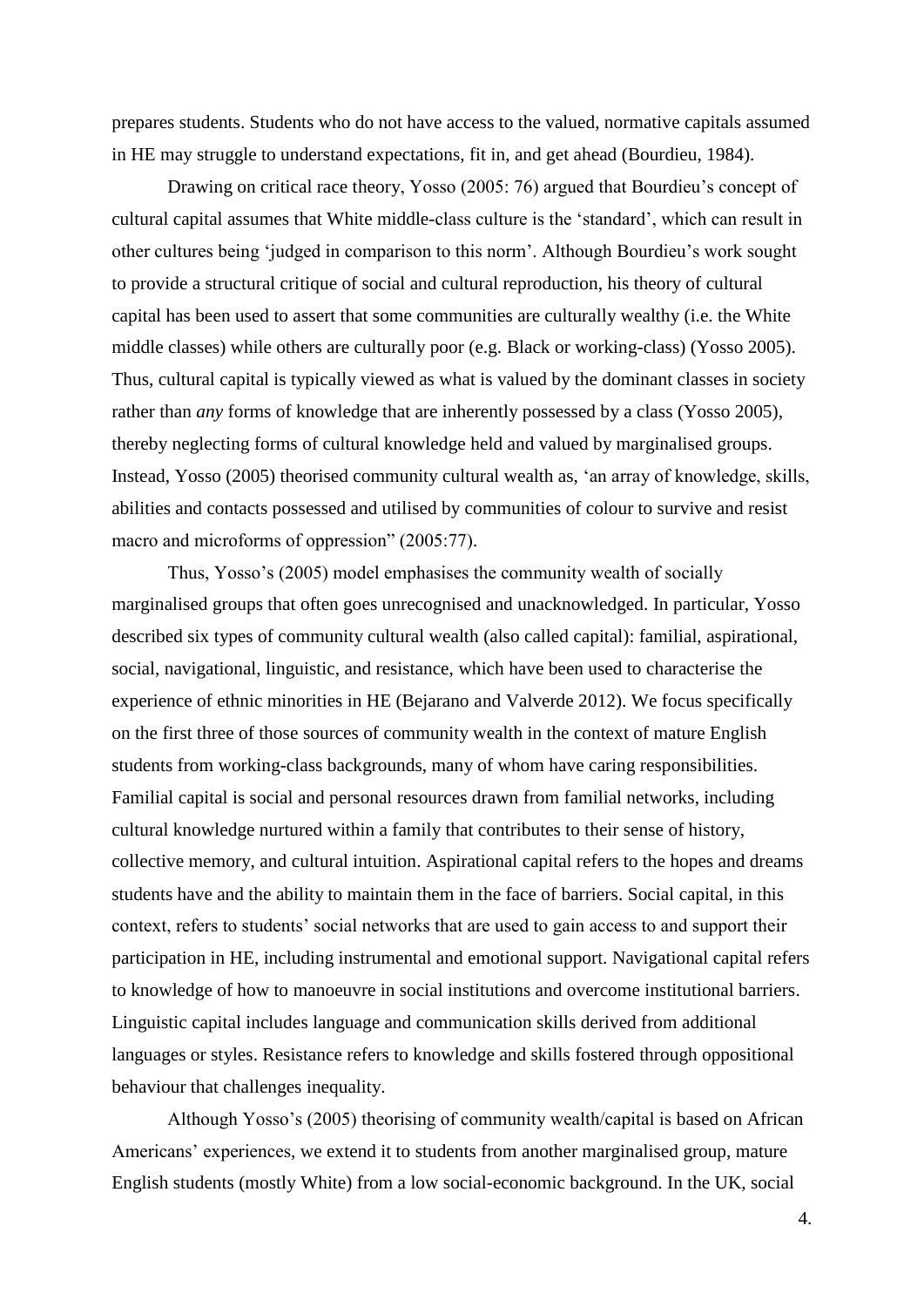class, regardless of race, comes with deeply entrenched educational disadvantage (Archer and Hutchings, 2000). Nonetheless, we do not deny the unacknowledged White privilege most of our study participants had. Rather, we explore the applicability of some aspects of Yosso's (2005) theory in relation to this population.

#### **Research Aims and Questions**

Yosso's (2005) community cultural wealth framework is used to interrogate how mature (over 25 years old), working-class students, many with caring responsibilities, enacted success during their first two years at a widening participation satellite campus. By staying in their communities to study at a satellite campus, students can benefit from their community's cultural wealth (Yosso 2005). Satellite campuses can provide access to a valued HE experience without causing the same sense of disjuncture reported in many studies of working-class students' experience in the middle-class world of mainstream HE (Li 2015). Hence, while previous literature has documented the disadvantages of students with these characteristics, we investigate the strengths and assets they draw on when undertaking HE in their local community. Consequently, this study seeks to document the impact of a national policy for encouraging participation in HE 'cold spots' (HEFCE 2006) on the experiences of traditionally under-served students.

In particular, we ask:

- 1) Which types of Yosso's cultural wealth (2005) do mature, working-class, English students, often with caring responsibilities, draw on in their HE studies on a satellite campus?
- 2) What forms do those aspects of community cultural wealth take?

#### **Methods**

**.** 

#### *Participants*

Twenty first-year students (18 females; 2 males) entering HE for the first time participated. All were aged over 25 (median 37 years old), lived in non-professional households (NS-SEC<sup>1</sup>) 4-8) with no parental history of higher education, came from low participation neighbourhoods (Polar 3 quintiles 1 and  $2^2$ ) within 10 miles of the satellite campus, and

<sup>&</sup>lt;sup>1</sup> National Statistics Socio-Economic Classification (NS-SEC) is used in UK statistics to measure social class based on occupation. NS-SEC group refer to the eight classification groups which categorise those in higher managerial positions to those in lower socio-economic classes depending on their work. Those whose occupation is in groups 4-8 are in the lowest socio-economic groups classified by occupation.

<sup>&</sup>lt;sup>2</sup> Low Participation Neighbourhood (LPN) uses a classification by areas of the country that have the lowest young participation in HE (most disadvantaged) Quintiles 1and2. The areas with the highest participation in HE (most advantaged) are in quintile 5.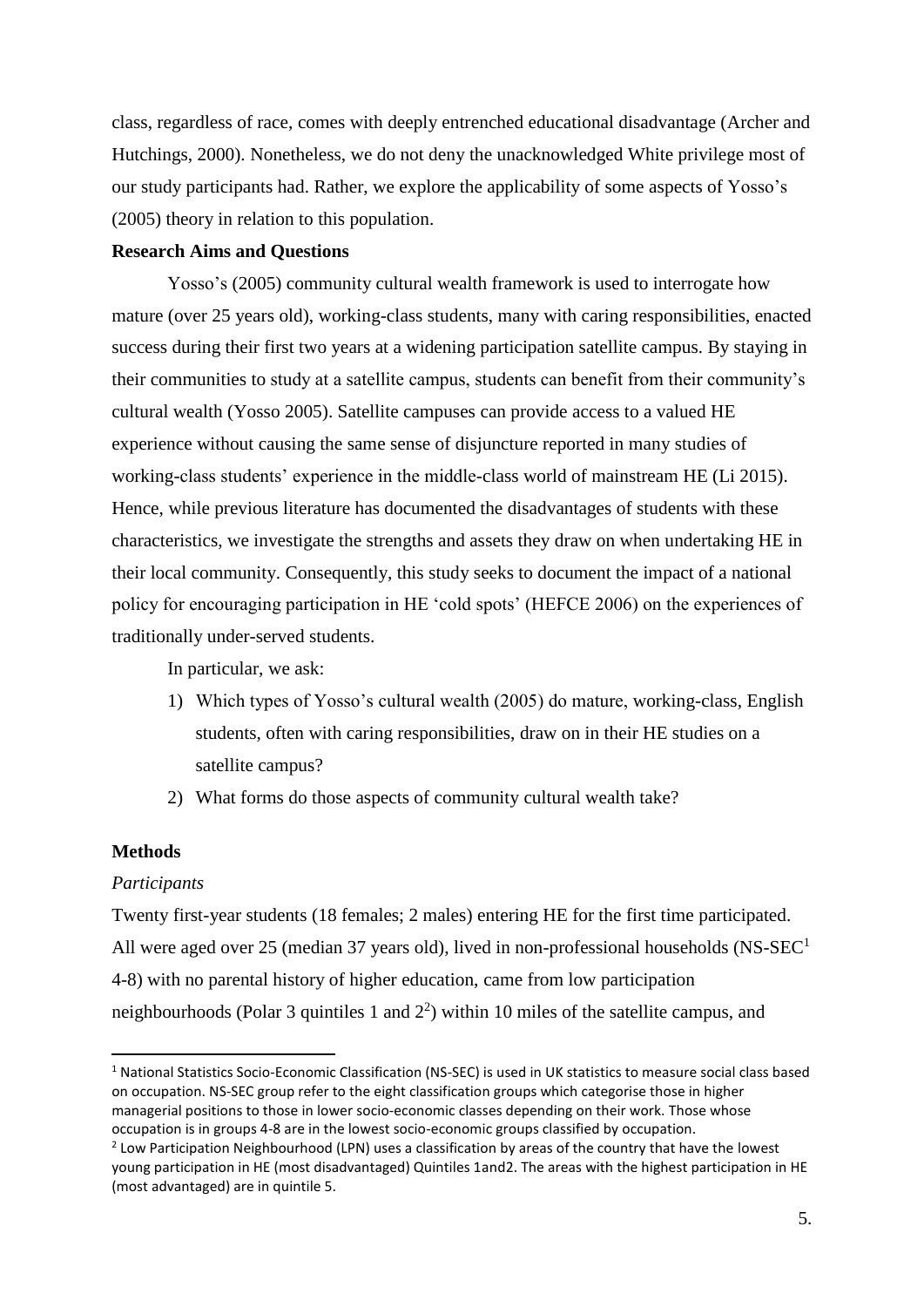deliberately chose to pursue their studies locally. The sample comprised sixteen White British (all female), four English-born children of immigrants, one Afro-Caribbean (male), two Polish (female), and one Greek Cypriot (male). Most  $(n=16)$  were parents and half  $(n=10)$ were lone parents. Three had been offered a place at other institutions but chose to study locally due to caring responsibilities and their support network.

#### *Study Context*

The campus opened in 2003 to widen participation, increase opportunities for local students to take up HE, and create skilled graduates to assist the town's regeneration. The campus offered a range of honours degrees, particularly in social sciences and sciences. At the time of the study, the campus enrolled 681 students (280 over the age of 25 and from underrepresented groups), approximately 60% of whom were local. The participants were typical of the campus population. All were undertaking an applied social science degree, with a high proportion of mature students in the cohort.

The satellite campus town is different from the main university site in two ways that are relevant to the study. Notably, 28.7 % of the population of the satellite campus town have high 'ties of Community' compared with only 7% in the main university town. This category describes 'people whose lives are mostly played out within the confines of close-knit communities.' Such communities often consist of families with young children who benefit from 'the social support networks of rather old-fashioned communities, where friends and relations seldom live far away. The focus of most people's lives is local.' (Sussex Arts Marketing 2007). The satellite campus town also had more than twice the percentage of 'happy families', described as people focused on family and children (Sussex Arts and Marketing 2007). We show the implications of these community characteristics for the study participants.

#### *Ethics and Positionality*

The first author's university granted ethics approval, and all participants gave informed consent. The first author, who conducted all interviews and initial analysis, had lived in the community for 20 years and worked at a local further education college. Thus she was able to draw on insider knowledge of the community and her own experience to build trust and empathy in relationships with interviewees, though she had no other relationship with them. The second author, who contributed to the interpretation and representation of data in theoretical terms, grew up in a HE 'cold spot' and left that community as a traditional-aged student to pursue HE. Both authors are White females. We reflected on our experiences to help identify typical assumptions made about the study population, to imagine new ways of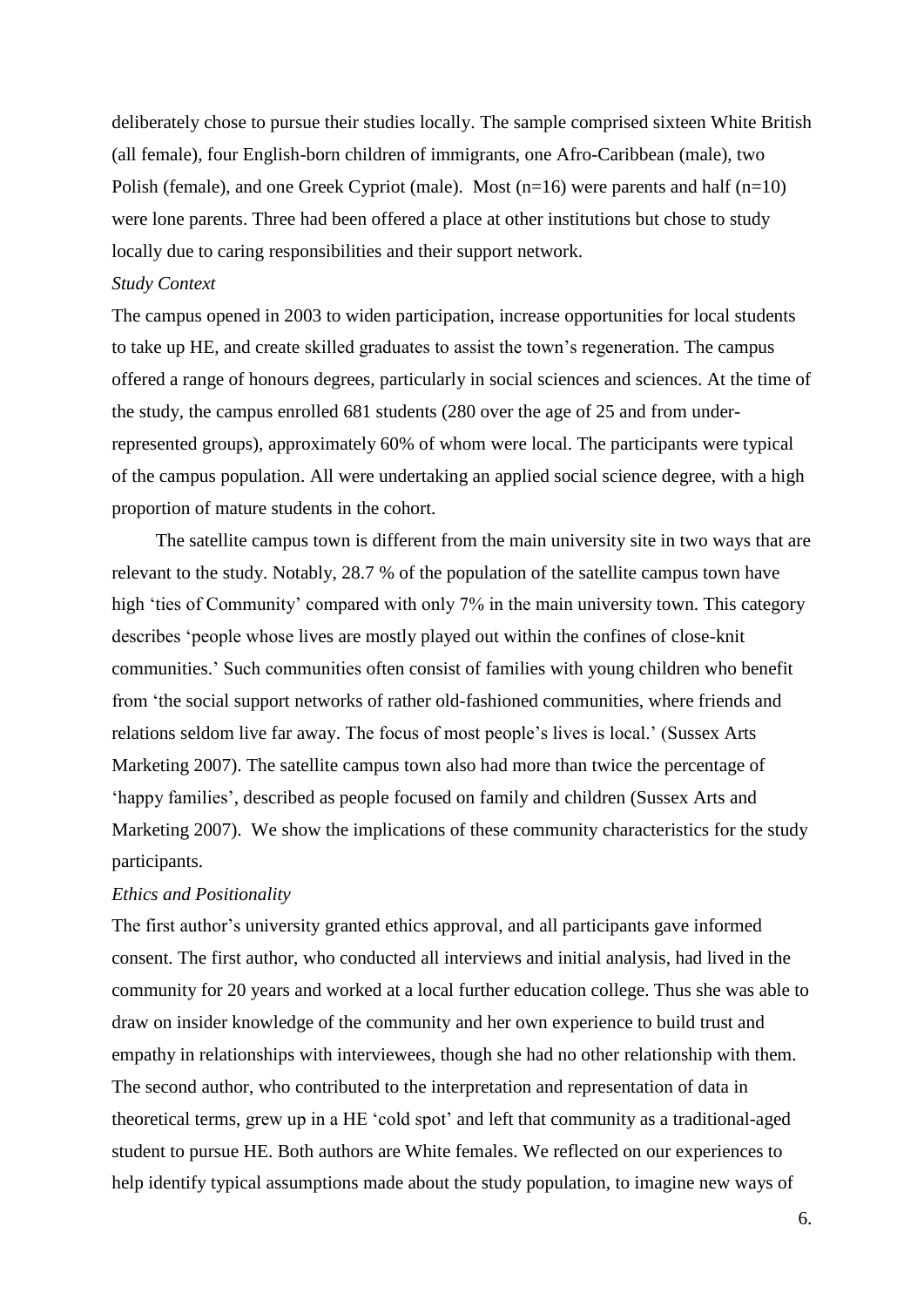representing HE experiences that have often been overlooked, and, ultimately, hear students' interpretations of their experience (Gadamer 1990). This approach is consistent with hermeneutical phenomenology (Laverty 2003) and consistent with counter-storytelling in the study's conceptual framework.

#### *Interviews and Analysis*

Participants took part in four 40-60 minute recorded interviews, with one in the first and final term of each of their first and second year at university. The semi-structured interviews probed students' motivations for coming to university and experiences during HE, particularly seeking to understand students' wider social and cultural context. Key prompts included: How has entering HE impacted your life? Are there any additional costs/financial consideration you have as mature students? If so, what? What personal resources do you use to support your engagement in HE? What/who assisted in your transition to studying at university?

 Hermeneutical phenomenological methods were initially used to capture the themes bottom-up from participants' words and develop an understanding of respondents' perspective through their interpretation of experience (Laverty 2003). Thus, the interviews focused on broad topics to allow for flexibility for participants to develop their ideas, with the interviewer following students' lead.

Participants reflected on their university and life experiences, how they felt about being at their campus, their work, home, university balance and their conversations with their friends and families about their university studies. In their initial interviews, students said it was the proximity to home and hours suited to childcare arrangements that encouraged them to apply, a decision they would not have made otherwise.

Regular reflective journaling was useful in tracking points of interests, emerging themes and the first author's thought processes during data collection and initial analysis (Kvale and Brinkmann 2009). Analysis was conducted after each wave of interviews. As the analysis progressed, the first author kept updating journal entries relating to different topics. Journaling kept the themes fresh in the interviewer's mind as the investigation progressed. Data were summarised using an Excel spreadsheet which listed keywords in responses against the questions in the interview schedule for each participant. This process enabled comparisons of key responses that were commonly occurring in answers, and cross-checked thematic analysis was done using Nvivo software.

Interviews were transcribed promptly and fed back to participants after each round to confirm their contents. Subsequent interview schedules were personalised around emerging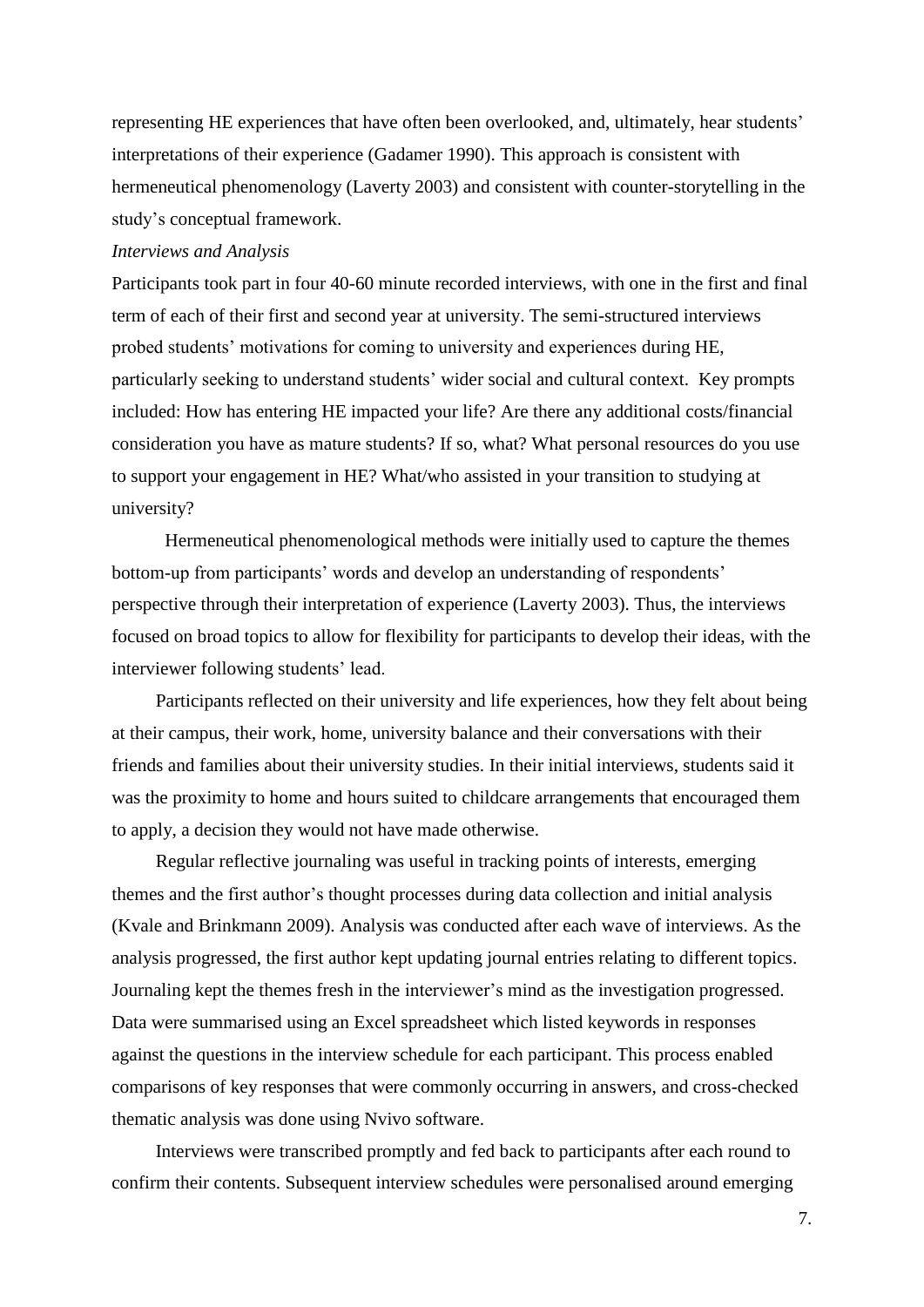themes to follow-up on specific issues raised in previous interviews. For example, an interviewee might update the interviewer on how their growing children were taking on increasing levels of responsibility for household tasks. Participants also were invited to give feedback on emerging themes as the project developed.

Emergent themes in the bottom-up analysis related to family supports and the importance of staying local, as are highlighted in this paper. As these findings challenged usual representations of this population, we sought a theory that would support generalisation. Yosso's (2005) theory matched the data and provided a critical lens on existing research. Common emergent patterns in responses were then grouped according to Yosso's forms of community cultural wealth, which are reported here.

#### **Findings**

All the participants experienced a lack of confidence/academic self-efficacy and did not have personal support structures which could offer guidance as to what is expected in HE. As such findings are not new, we focus instead on the strengths and assets students brought to the challenges they faced. Although familial, aspirational and social capitals are discussed separately here, they were often inextricably linked in students' narratives, a key finding in and of itself. That is, families and friends not only provided resources of time and labour for students' studies but also fed their aspirations. Family and community also provided embodied support. Jill's (lives with a partner, two children 8 and 11) account illustrates these linkages, '*She [mother-in-law] helps me out a lot … as she takes them [children] to school, this has helped me ... She understands why I am doing this and wants a good life for her grandchildren…. my biggest aim is for my family to see me graduate, not just the children but my mother-in-law as well. I think that graduation will make her think*, "w*ell, I helped her do something that was quite big"*.'

The participants were aware that they were a role model for their families. Their strong identities as parents fuelled their motivation to be successful because their accomplishment had consequences that extended beyond themselves to their loved ones. Thus they depended upon family encouragement to support their aspirations through the challenges: '*If anyone at home were against me going to the uni and studying at home, even the kids, it would be impossible for me to do a degree. You need a lot of support, kind of permission and encouragement to say it is okay. You need them to show understanding about the demands of studying and having to juggle stuff.' Familial capital*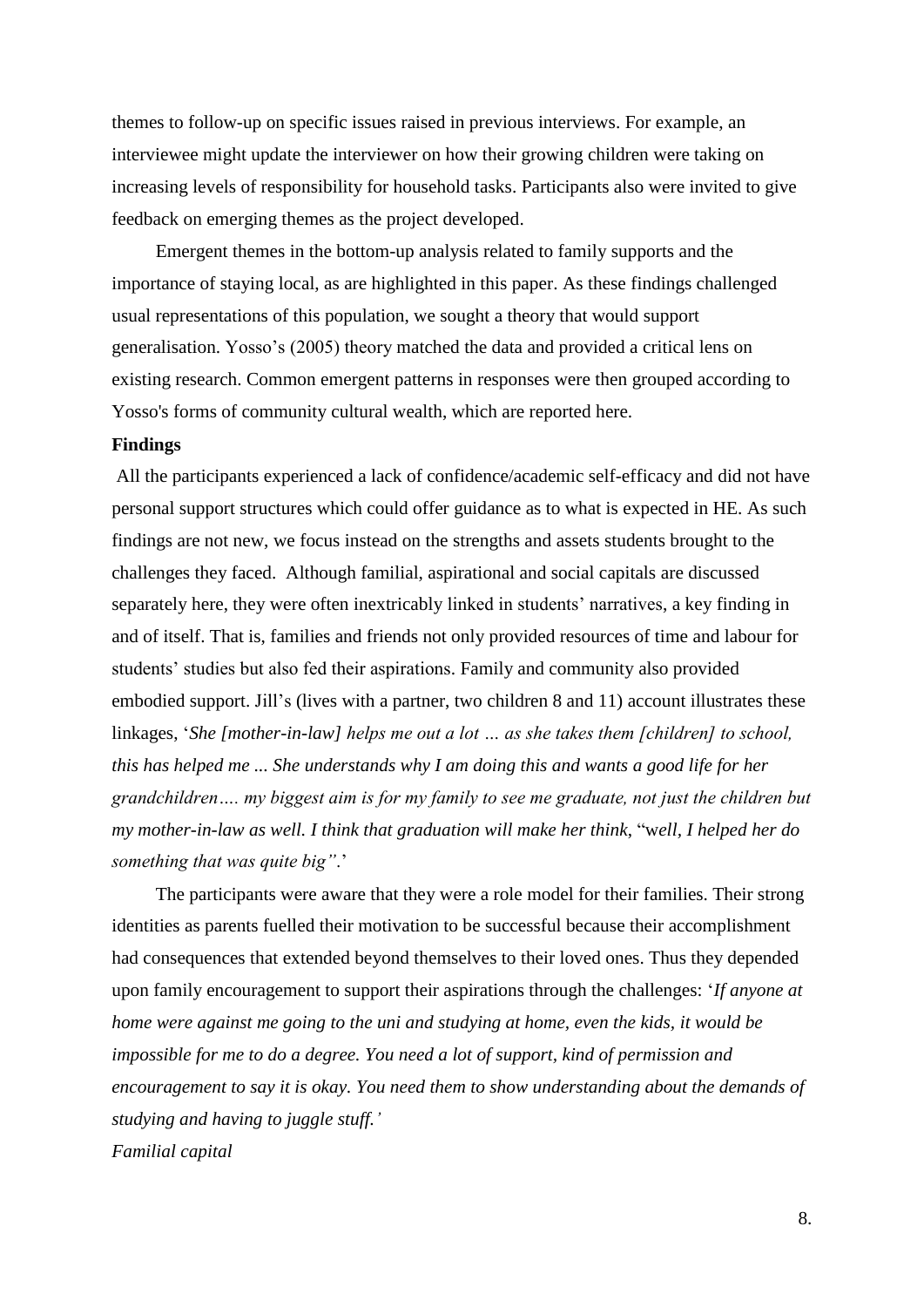In this sub-section, the focus is primarily on the support participants received from their local families of origin. Relationships with families of procreation are addressed under aspirational capital, although older children did sometimes contribute to chores, and families of origin nurtured aspirations through their support.

The proximity of the campus to their families of origin was a significant factor in participants' choice of university because it enabled ongoing support. Leoni (a single parent of an eight-year-old), who had been offered places at other universities far from home, thought that her family was happy that she had chosen a local university rather than moving away. Marilla (carer for mother, no children) spoke of her Mum's relief that she was not travelling far from home, even though she had been offered places at two London universities. In both cases, the students themselves felt a move would be too stressful for them. Their families supported their choice, in part because it allowed them to continue to support the student in the context of complex lives as we will see, for example, with Marilla later in this section.

Parents, siblings, partners and ex-partners provided material support through taking dogs for walks, shopping, and helping with the care of elderly relatives and children. '*My brother has helped out more with our parents… when [Mum] was sick and I had a lecture, I asked him to be with her*'. (Carla, one child aged 6). This assistance allowed the students to have study time at home and/or to attend university.

The 12 participants with children aged under ten particularly valued the childcare support they drew upon that enabled them to attend lectures, meet up with tutors or friends, or study at home while the children were with other parent, grandparents, aunts, uncles, wider family or friends. *'They will help…if I need them to with the kids while I got on with my studies. My mum, dad, sister, brother, will come together…and help, and that is lovely for them and the kids. They will often do a bit of housework or the garden, too!'* (Helena, lives with partner and two children aged 7 and 9). There was often a change in the division of labour in the household as partners or ex-partners took on a more significant share of childcare or housekeeping, '*Colin (partner) has helped on a practical level … he's changed to adapt to the changing needs of the household'*. (Helena) Sometimes these practical changes had transformative effects on relationships, *'When their Dad (my ex) started spending more time with them, they wanted to be with him more. We have become more of a team'* Janice (single parent, children aged 5 and 9)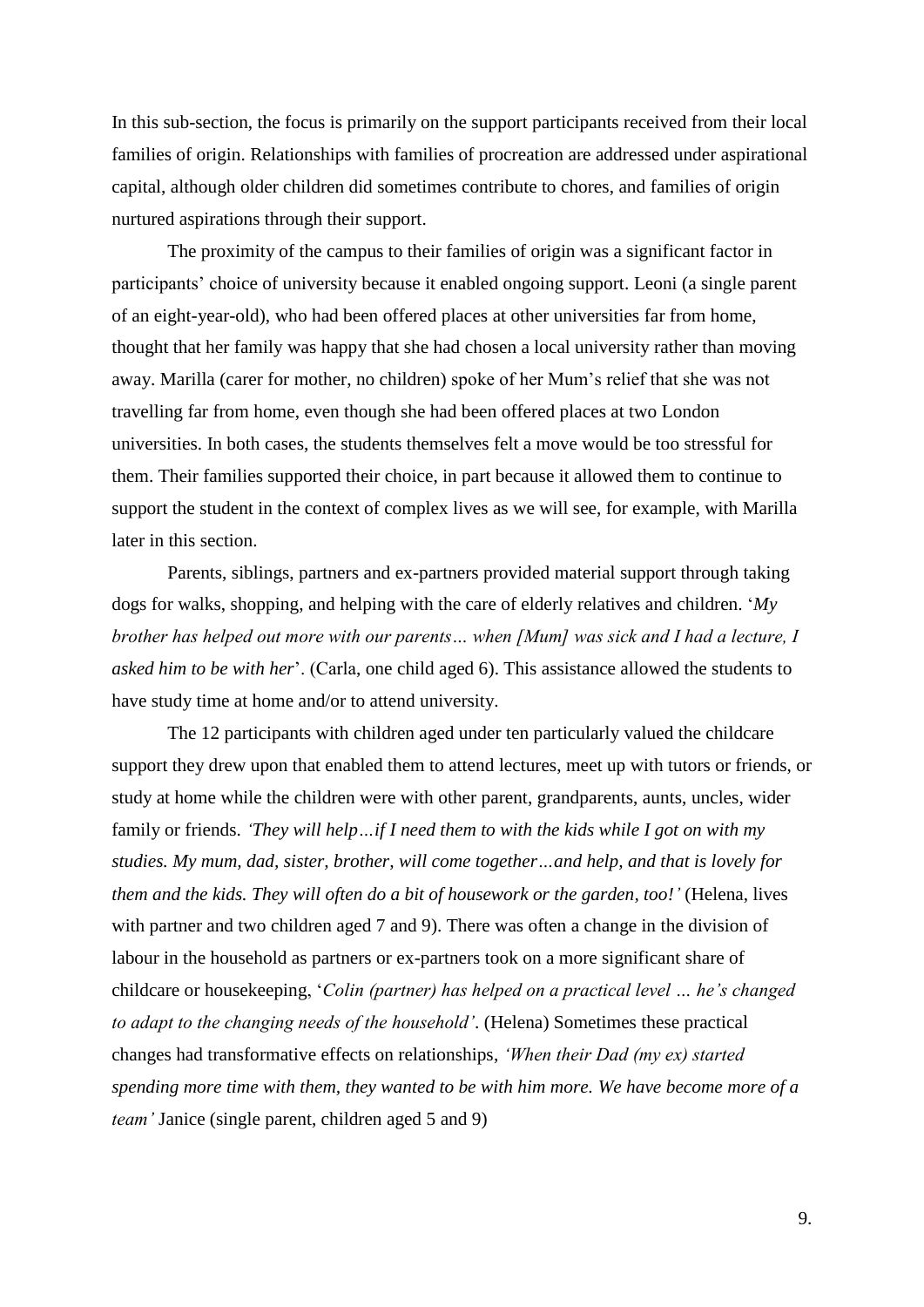Six of the students relied on members of their extended family networks (parents, siblings, partners, children, uncles, aunts, in-laws, grandparents, ex-partners or ex-in-laws) as a sounding board for thoughts and ideas, as well as for emotional support and encouragement. '*My Mum, who is housebound reads all the work that I do. She proofreads everything that I do. This has changed our relationship. Before coming to (the campus), I spent a lot of time doing her shopping and, well, just being more her carer than her daughter. She really encouraged me to do a degree, and we talk about what I have learnt. Before she married my Dad, she worked as a secretary. I didn't know she had such skills with spelling and grammar! Coming here has changed all our worlds and how we are with each other.'* Marilla (carer for housebound mother, no children)

Millie (living with a partner) found a source of motivation for and approval of her studies from her uncle, cousins, brother and parents. Having an opportunity to talk through her studies with other people, particularly assessment tasks, was important, especially when her difficulties and concerns were listened to and acknowledged. Millie said that before starting her degree, she did not realise her potential, which made her feel like a disappointment in her own and her parents' eyes.

'*I can now see their pride in me. I sometimes feel that if I had not started a degree, I would not have got to know my family as I do now. They all wanted to know how I am doing. They come to see me, ask me how I am getting on [with my degree]. I can ring them, and they know how I think and need to talk about stuff. I can't just sit and think. I just need to chat about it. They are a good sounding board to discuss university assignments. They don't know anything about what I am talking about, but just talking it out with them helps me get my brain sorted out. Going to (university) has brought us closer together, and it's like we are all in it together, it's not just about me. They want me to succeed. It really motivates me'*. (Millie, lives with partner and two children aged 7 and 9).

Through emotional support and acceptance, families endorsed students' studies, assuring them that studying a degree was important to the family, not just them. Although some students experienced stress in their family relationships due to the pressures of study, all the students appreciated their family, acknowledging the pressure they were under and encouraging them to continue. This emotional affirmation, concern, pride and encouragement enhanced students' self-belief and motivation. This shared family commitment to the student's success meant that the joy and sense of achievement in passing an assignment was shared. *'When I had my first grade back it was such a high I was so happy and family were so*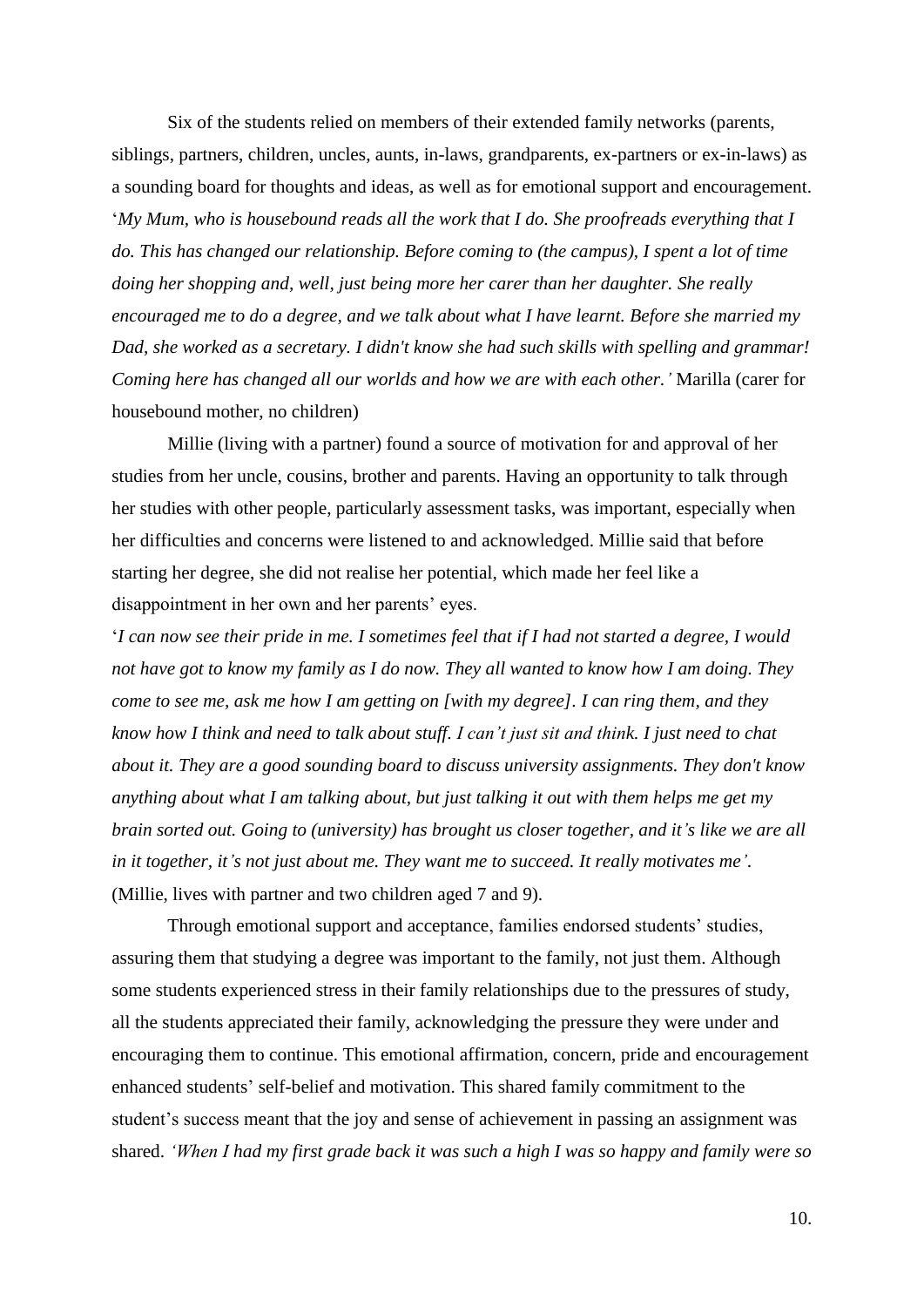*proud of me because I got good feedback. I was not just happy; I felt "hey now I am a proper student!*" (Millie, lives with partner and two children aged 7 and 9).

#### *Aspirational Capital*

In this section, we emphasise how students' aspirations were a strength that allowed them to persevere through difficulties. Aspirational capital is a form of resilience which allows both the individual and their children to 'dream of possibilities beyond their present circumstances, often without the objective means to attain those goals' (Yosso 2005: 78). All interviewees described how arriving at university had been the culmination of long-held desires and ambitions, which sometimes felt so out of reach that they had not shared their dreams. For example, Abigail (lives alone, no partner, and works part-time) said, '*just to get into this place was like a gate…it had been closed. I took some steps and applied through UCAS…This was difficult. I kept going back and looking at the form. I sent it at the last minute…*' For Abigail, going to HE was, '*a new beginning, a new life*.'

Nonetheless, we focus mainly on participants (16/20) who were parents because their aspirations typically extended to their children, strengthening their resilience. As Petra (single parent, one child aged 8) said, '*I want to be able to help my children financially and academically, and that is what drives me to succeed and ask for help at home. I want something better for my children, coming here has changed all our lives; it has changed everyone's life, even the neighbours*!" Katie (one child aged 4, single parent) explained that a family member studying a degree is '*an investment for all their futures' …* Her family felt that *'if she could get [on] a career ladder, then it's well worthwhile*'.

The students often acted as 'cultural change agents' within their households and the wider community, developing alternative perspectives on educational participation that built aspirational capital for the next generation. Katie (single parent to child aged 4) talked about how doing her university coursework alongside her daughter was having an impact on her daughter's aspirations and educational work ethic.

'*I sit at one end of the kitchen table, and my daughter sits at the other end with her homework. I think homework-wise it has had an impact on her [daughter] ... it is positive; they can see that actually, you have got to sit down and work. I talk to my daughter about what I have to do (for University) she says to me; "Mum, I would like to come with you and do that"'. I say to her, "I have opened the door to university for us. If you work hard and get your grades you (will) be able to study what you like to*."'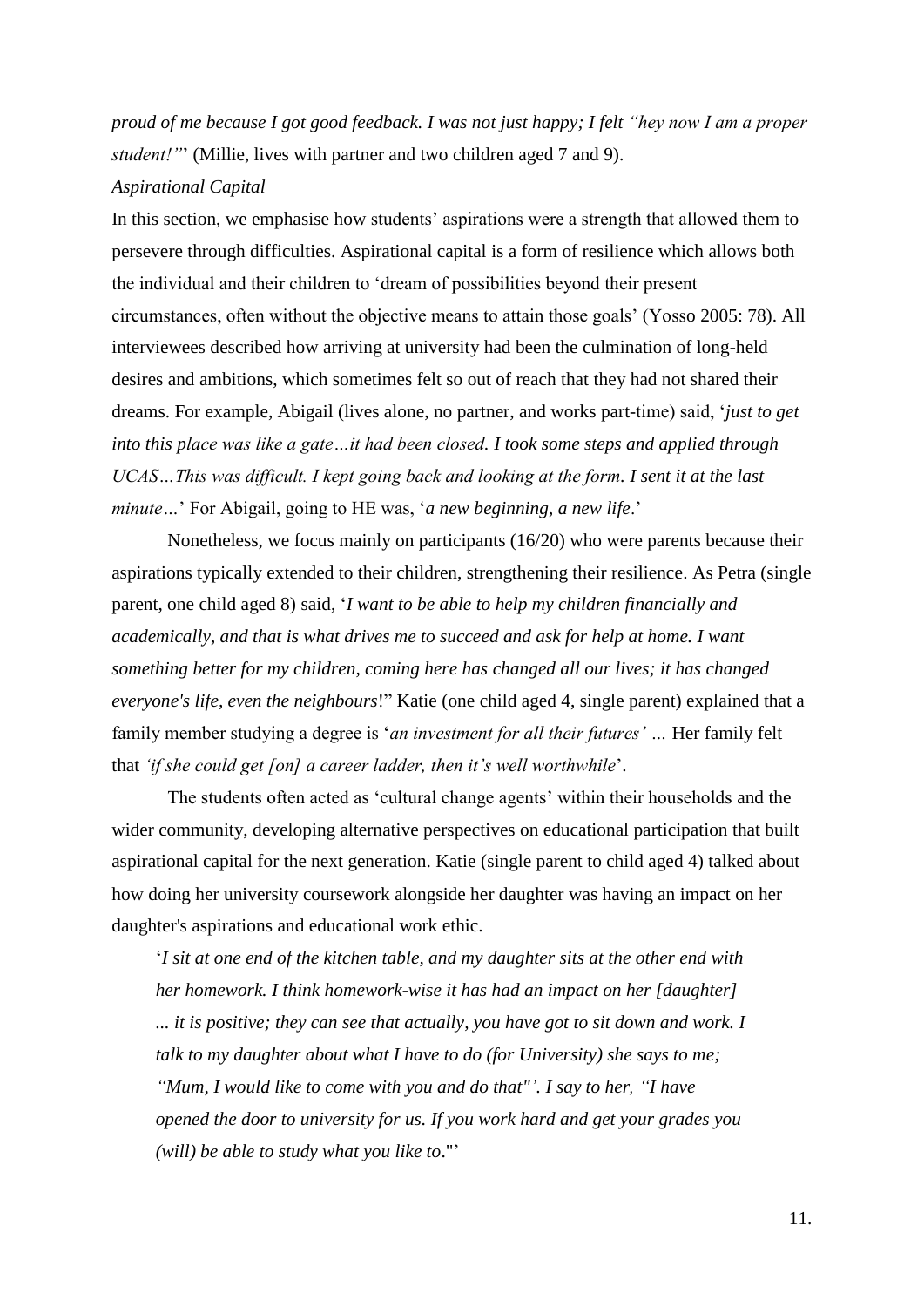Being seen as an educational role model by family and friend was motivating and helped them stay committed to their studies. *'There have been…moments when I have thought, "I can't do this", but there have never been times when I have thought of not graduating…I wouldn't want my family to see me dropping out. I am an example to them'.*  (Millie, living with a partner, no children). This awareness of role modelling was particularly keenly felt in relation to children. Edith (three children 5, 9 and 13 lives with partner) saw being at university as making her a '*good strong positive role model for my family….I want them to grow up confident…the best way to teach my children is by doing it myself*'. When the children showed pride in their parent's achievements, the students felt justified in studying for a degree. Edith confessed that her children's pride in her '*really hit me, as I've never experienced anything like that before'.*

Positioning their studies as having a positive outcome for the family motivated them when they were struggling: '*There have been more times than I can say when I have thought I just couldn't keep coming here anymore (to university) … he's [partner] the reason I am still keeping going, he'll probably never forgive me if I throw the towel in … We have all, as a family, invested so much in this. I have to complete*.' (Charlotte, living with a partner no children)

Time constraints and changed priorities also affected students' children in various other ways, which participants described as positive side effects of their study. Interviewees described how their children had developed more autonomy and less reliance on their parents. As Katie (one child aged 4, single parent) explained, '*They became more independent. They [children] all know that I am busy now and not available all of the time*.' Sibling relationships within their households also had improved, as children took responsibility for themselves and developed problem-solving skills to resolve sibling disputes (not just ask a parent to assist): '*Before starting here, it was always me that's sorted everything out, organise everyone.'* (Janice, single parent, two children aged 5 and 9). *Social Capital* 

The students reflected on a range of tangible and practical assistance including childcare, looking after pets, food shopping, house cleaning, or gardening, which they received from social networks beyond family members, particularly neighbours. These resources impacted positively on these students' educational experiences. For example, Edith (3 children 5, 9 and 13 lives with partner) described how during a school holiday she would say to her children:

'"*I need to get a couple of hours done (for an essay) if you can play with next door for a while Mummy will take you out afterwards," … my neighbour is*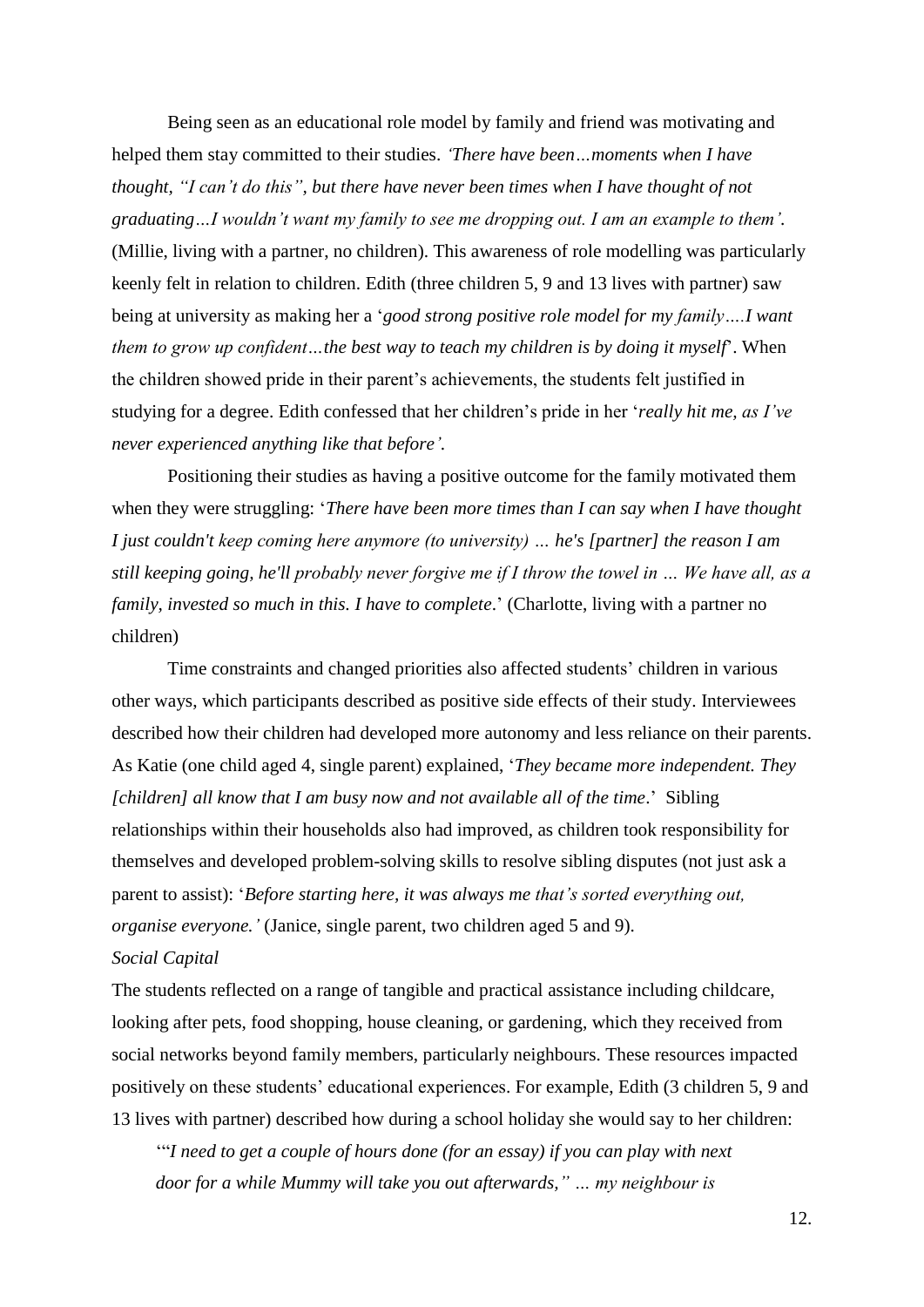*great; the kids don't complain about it. They know I'm doing it for a reason. I take my neighbours' kids out to the park with mine when I have done, so everyone's a winner.'* 

Notably, students emphasised their pre-existing social networks, especially neighbours, as sources of support and assistance more often than fellow students. By studying locally, the continuity in relationships with family, friends and neighbours provided emotional support that mitigated the potential negative impact of their evolving habitus. While they described friendly collegiality with classmates and a general desire for all their classmates to succeed, those relationships typically did not extend beyond the course.

Nonetheless, the fact that fellow students were in similar situations mattered. For example, Edith described how friendship with other students on her course bolstered her learner identity. The interaction with her class-mates and mutual support through the more challenging moments helped boost her confidence and ability to envisage success. Although they experienced a sense of disjuncture in the alien environment of higher education, they did not report the same sense of being classed as 'other' as described in previous studies.

#### *Navigational, Linguistic and Resistance Capitals*

Yosso (2005) described six aspects of community cultural wealth. While the first three described above were highly applicable to this study's population, the remaining three (navigational, linguistic, and resistance) were not key themes in the interviews. We briefly discuss each here.

While navigational capital, the ability to navigate through HE and find ways to work around institutional barriers were mentioned by some participants, it was not a significant theme. The fact that many of their fellow students were also mature adults, and they were studying in a dedicated, small satellite campus designed to serve the needs of this population meant that this particular HE context was more accessible to navigate than a 'traditional' one. The students did recognise and appreciate the advantages of belonging to a smaller institution with smaller classes that facilitated more interaction with staff. For example, Keith (single parent, one child aged 10) said, '*You get the feeling that [tutors] know where you're from, they know the town, and they're interested in you*.'

Students in a larger, traditional campus environment may experience more significant barriers to navigation and thus might emphasise more how they learned to navigate unfamiliar territory. However, because these students had no experience of any other HE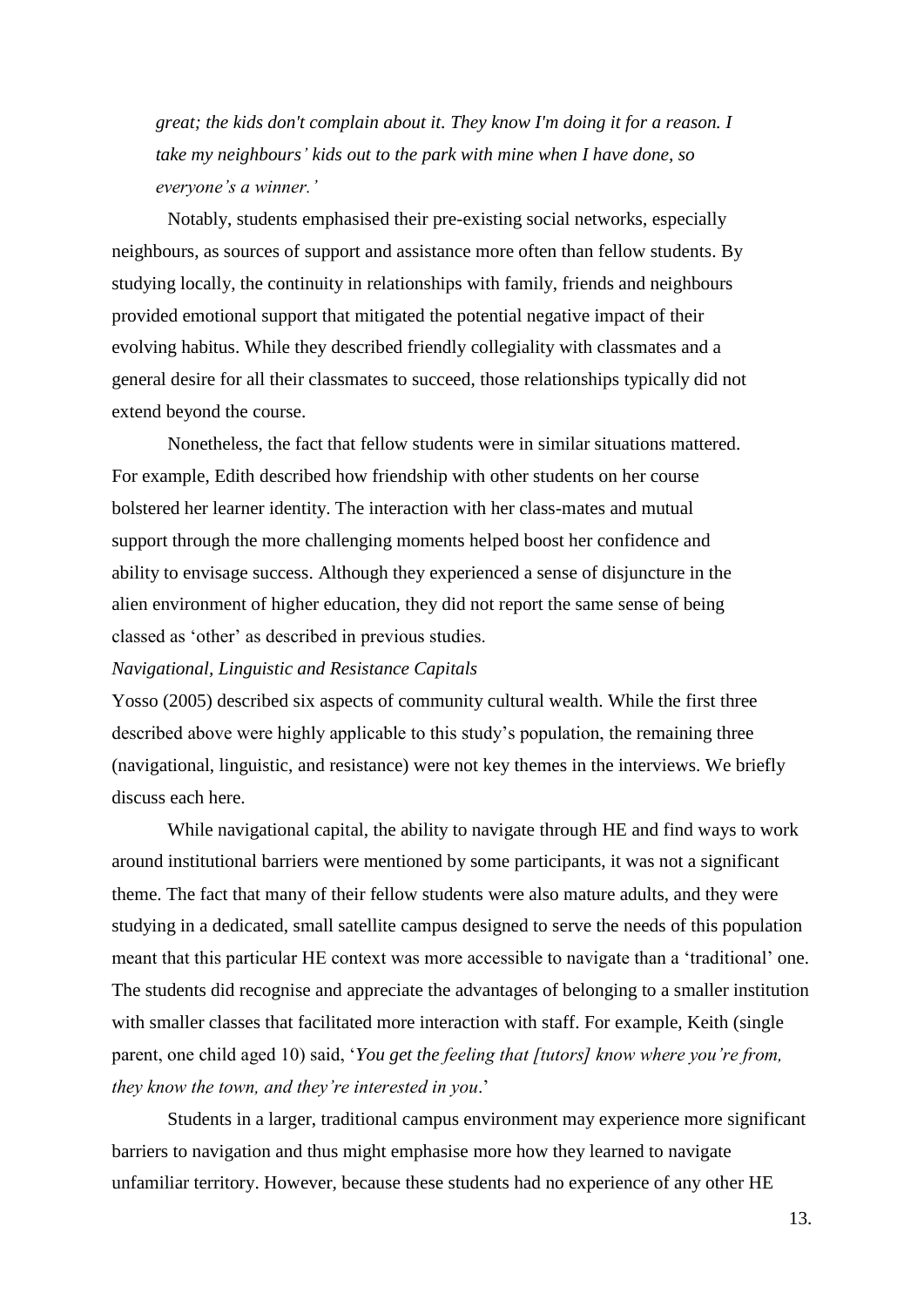institutions, it may be that the relative ease of navigating this small campus oriented toward the needs of non-traditional students was not apparent to them and, hence, not emphasised in their accounts.

As expected in a primarily monolingual sample, the interviews did not focus on linguistic capital. While there may be aspects of working-class communication that differ from the language expected in HE, linguistic assets did not emerge as a salient point in these students' experiences. Again, the fact that they remained in their home communities, with fellow students sharing a similar background and tutors sensitive to their context may have meant they felt less disjuncture between the linguistic styles of their communities and what they experienced in HE.

Yosso's conceptualisation of resistance as oppositional behaviours that challenge inequality was not explicitly evident in this study. Although participants showed some awareness of being oppressed by a 'middle class' university structure, they did not explicitly discuss resistance per se, unless one assumes that the act of doing a degree itself was a form of resistance. Given the culture of the satellite campus as a local-serving institution with a large percentage of working-class students, participants may not have experienced it as oppressively middle class. That is, if they experienced a supportive environment, resistance against inequality would not be provoked. Alternatively, although they are members of a disadvantaged social class, most still benefited from White privilege, which could also explain why resistance was not a key feature of their narratives.

#### **Discussion**

For these students who stayed at home to study, their family was a valuable source of capital, providing them with support and opportunities to achieve university success and related advantages. The concept of family capital 'capture(s) all aspects of investment made by the family' for the benefit of the student and the family as a whole (Gofen 2009:107). It describes the contribution of time or skills given by other family members to acquire future benefits. These benefits may include a better career trajectory for the student or better opportunities for their children.

Our research found both family support and changes in gender roles. Families with abundant resources of familial capital were in a strong position to accommodate and adjust to one of their members studying for a degree. Past research emphasised role conflict and families who did not support mature students, particularly women. Men's and women's roles in the home, in terms of childcare and household tasks, are often unequal, thus contributing to the heavy workload for women students (Plageman and Sabina 2010). Edwards' study (1993)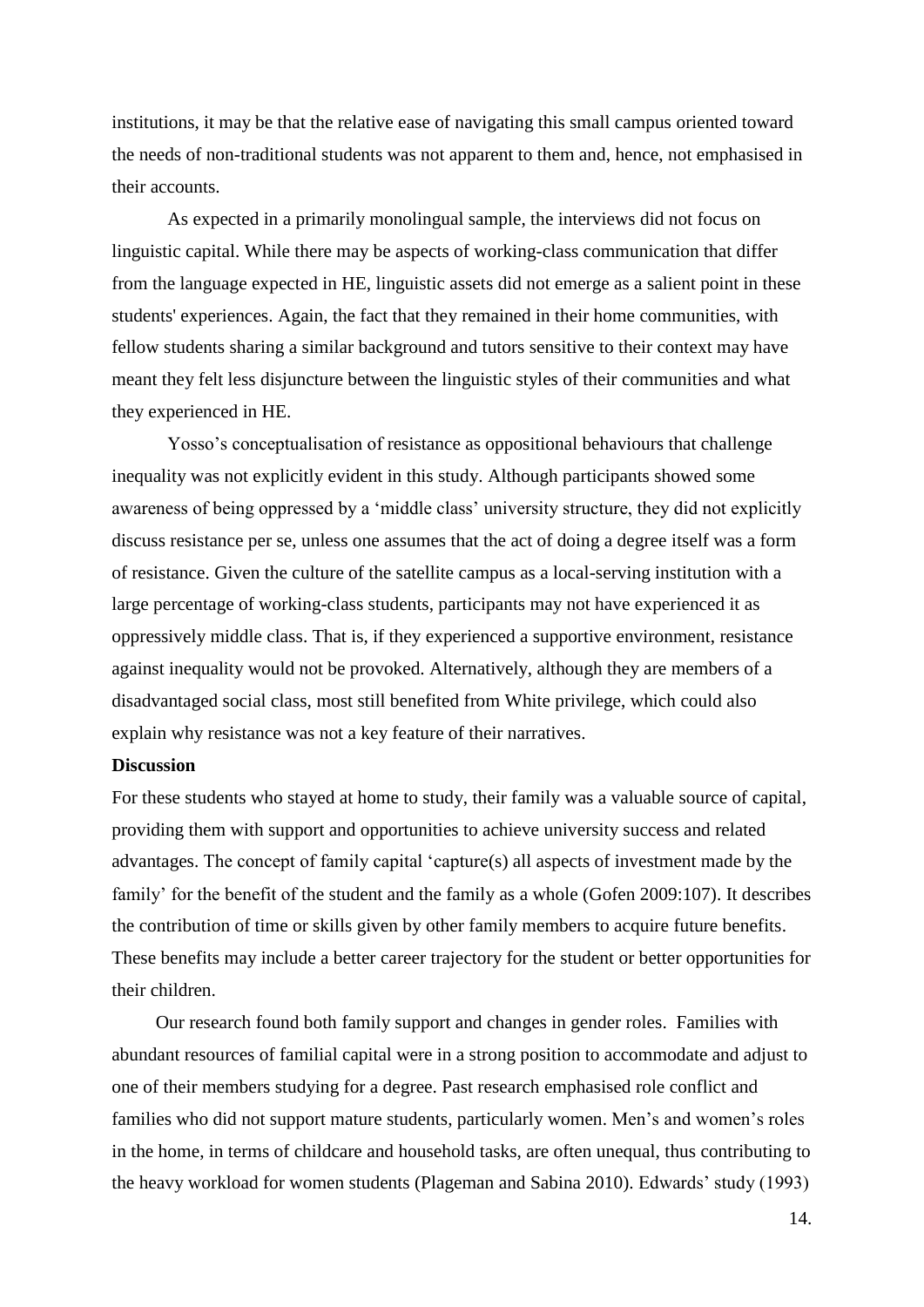found that children adapted more quickly than the husband when a woman took up HE study. Since then, society has changed; our study shows how mature students entering HE, particularly parents and lone parents, were drawing support from their families.

Students saw themselves as making a rational choice to develop knowledge and skills to enhance their wellbeing as well as that of their families. These choices involved individuals 'nurturing a culture of possibility' (Yosso 1995:78) despite difficulties and obstacles. While previous studies (Wainwright and Marandet 2010) concluded that adopting a student identity is challenging and can be more so for learners who are parents, our participants adopted identities in which parent and student were mutually supportive, rather than conflicting. Students in this setting, where they remained embedded in their home communities and studied alongside other mature students, were motivated to provide a better life for their children. Being successful in higher education was the key to doing so. The positive effect on the student's family extended outwards and upwards, not just to the next generation.

By studying at university, they were building up middle-class cultural capital related to HE, which can have a positive effect on their family's educational aspirations (Davies, Qiu and Davies, 2014). To the extent that families recognised this contribution, students had solidarity through a shared goal (Putnam 2002). Developing positive educational outcomes for children and adapting to their mother (typically, in this case) studying corroborates earlier studies (Merrill 1999).

#### *Theoretical significance*

This study makes a significant contribution by extending the work of Yosso (2005) to mature (mostly) White students at a widening participation campus in England. By showing how Yosso's (2005) model is relevant to English students from working-class backgrounds in this campus context, the study moves beyond the deficit discourse common to discussions of mature and working-class students and instead frames students facing these intersectional challenges within a strengths perspective. In particular, it shows how students make use of their family, aspirational and social capital to facilitate their transition and engagement during their first years at university. Thus this study challenges stereotypes of working-class students documented elsewhere (Jones 2011; Reay 2001; Li 2015).

While we do not claim that all students in all communities will experience the kind of familial support reported by our participants, the findings make a valuable contribution because they show that the commonly-held understanding of working-class culture as antieducational is not always true. Just as critical race theory (Yosso 2005) gives voice to people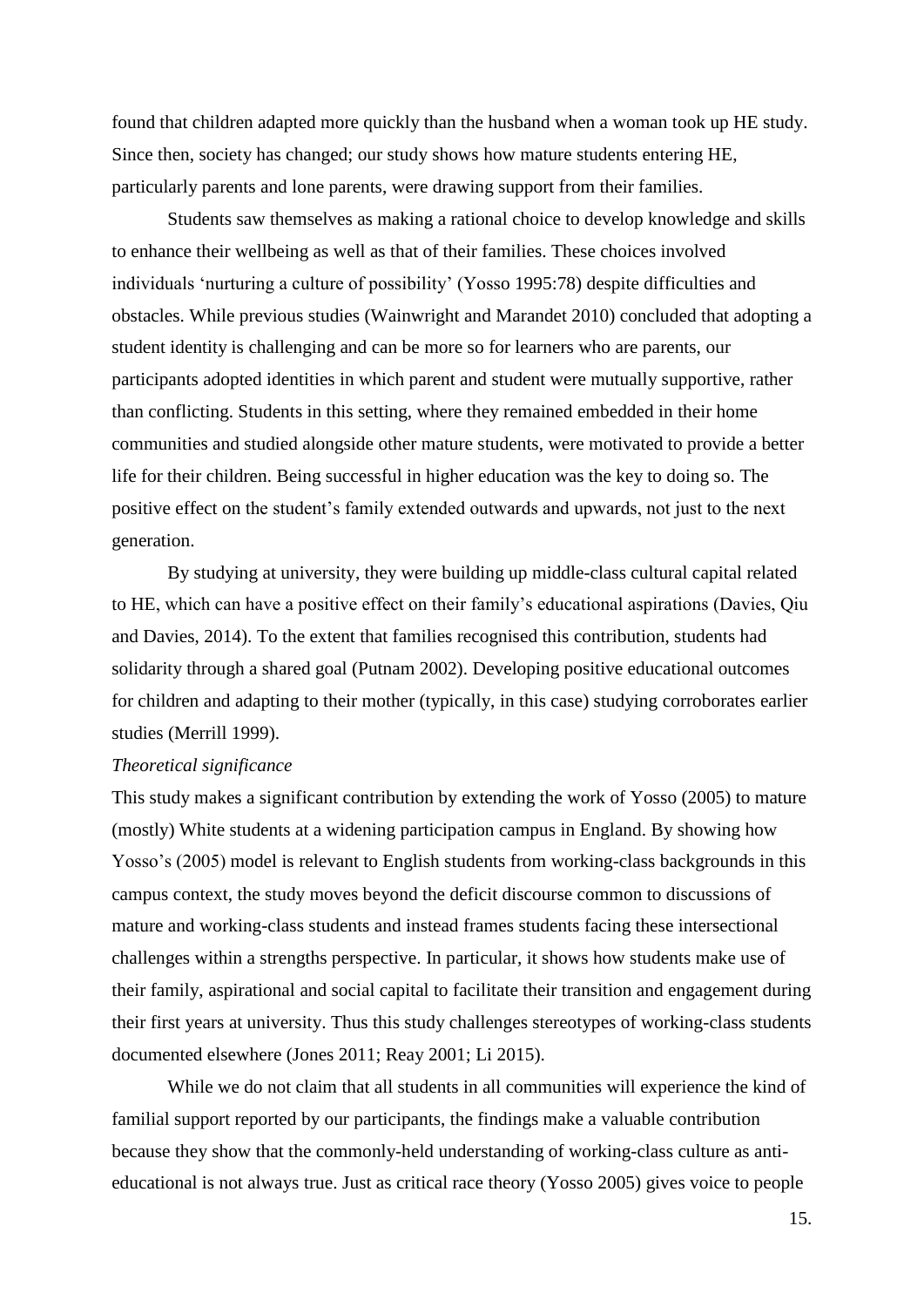of colour, enabling them to represent their strengths, so this study gives voice to these disadvantaged students' stories of cultural wealth, aspiration, and resilience. While Yosso's (2005) model widened the original range of theoretical categories of capital, further study with other traditionally under-served populations might generate additional conceptual categories.

Given that mature working-class students are usually at higher risk of attrition, often encountering additional barriers and complexities in their HE journey it is essential to consider the community wealth mature students may have and the various ways in which those assets can be leveraged to promote success (Oldfield, 2012). Presently much of what these students bring to HE is unrecognised and/or underused by the sector.

Bejarano and Valverde (2012) argued that universities often set about 'manufacturing sameness' in the first year of university, principally focusing on removing students from familial and social contexts in an attempt to acculturate them into the university. These participants studied at a satellite campus where their families of origin resided. As such, we do not capture the experiences of students who commute long distances to attend university or who relocate. It may be that only when students commute or relocate do the characteristics of learners over the age of 25 become significant detriments to student success. Thus students' experiences need to be seen as an interaction between their circumstances and the study context.

#### *Implications for Policy and Practice*

First, this study suggests the importance to student success of satellite campuses that bring university study to HE cold spots (HEFCE 2006). These satellite campuses allow students to stay within supportive family and community networks, rather than leaving their support networks or undertaking long commutes that add further life load to already stretched lives. The recent or threatened closure of many of these satellite campuses is likely to have a particularly negative effect on mature students. Thus this study has important implications for university and national policy.

Second, it has implications for reframing widening participation practices and activities to focus on the 'cultural wealth' (Yosso 2005) of students, rather than focusing on their deficits. For example, universities might include events during induction in which mature students discuss these aspects of their strengths and exchange ideas about how they might make best uses of these assets, perhaps through case discussions drawn from scenarios such as those described by students in this study. Academic advisors and student support staff could also be trained to increase their awareness of these aspects of students' experiences.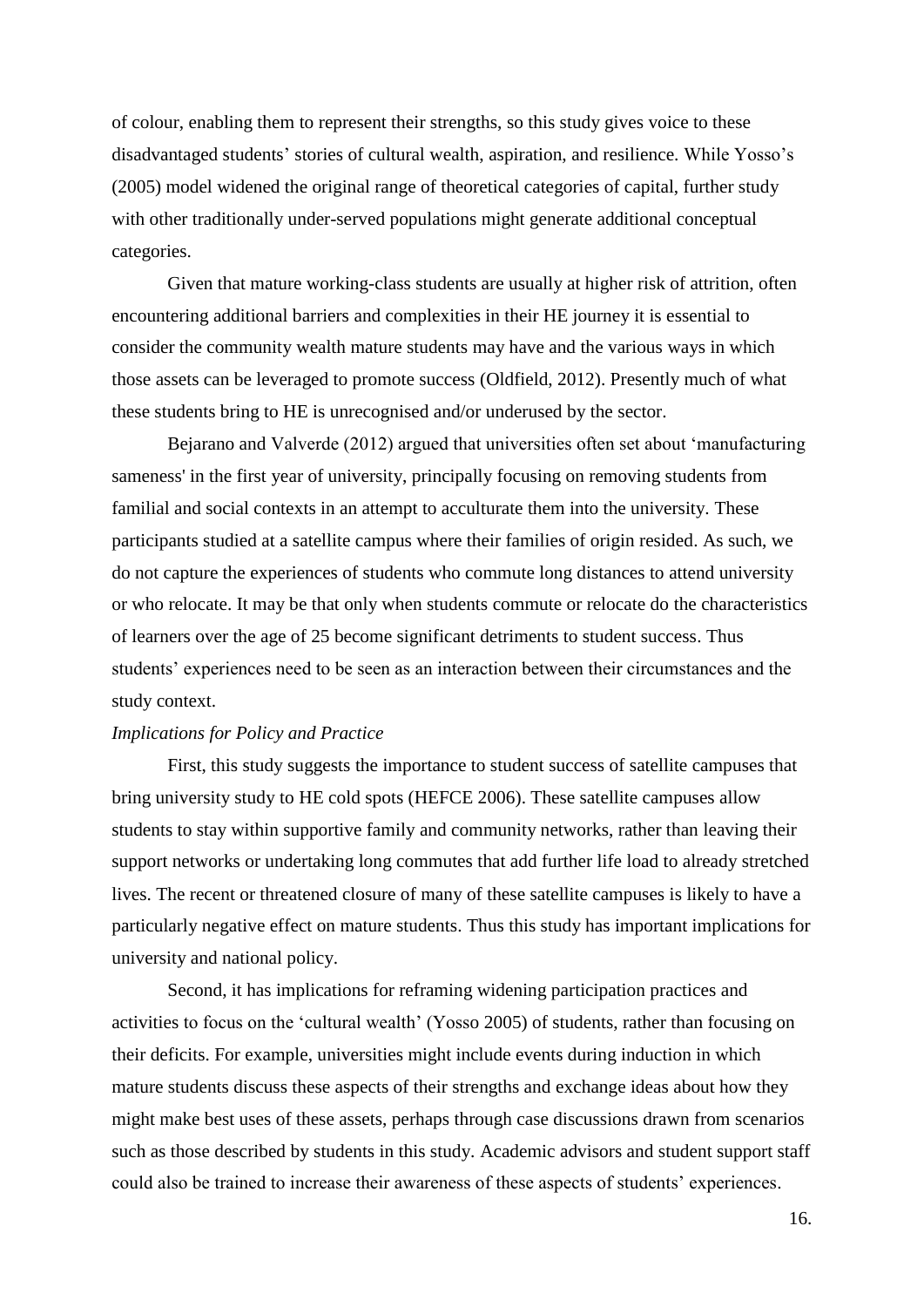Finally, peer mentoring schemes might focus on matching new mature students with experienced mature students, as they may be better placed to advise on the particular challenges and opportunities afforded by their socio-cultural positioning.

#### **Conclusion**

This study found, through the use of Yosso's (2005) community cultural wealth framework, that mature, working-class student participants had various interconnected forms of 'cultural wealth' including familial, aspirational and social capital that supported them in a satellite campus environment. Thus, findings from this study challenge traditional interpretations of cultural capital in terms of cultural poverty. They also show how familial and aspirational capital are tightly connected and can work to support students' persistence in higher education, given the right HE environment. The findings are relevant to HE policy on widening participation.

#### **Acknowledgements**

We thank the participants and two anonymous reviewers.

#### **References**

Archer, L. and Hutchings, M. 2000. Betting yourself? Discourses of risk, cost and benefit in ethnically diverse, young working‐class non‐participants' constructions of higher education, British Journal of Sociology of Education, 21 (4): 555–574.

Ball, S., Davies, J., David, M., and Reay, D. 2002. "'Classification' and 'Judgement': Social class and the 'cognitive structures' of choice of Higher Education". *British Journal of Sociology of Education,* 23(1): 51-72.

Bejarano, C., and Valverde, M. 2012. "From the fields to the university: Charting educational access and success for farmworker students using a community cultural wealth framework". *Association of Mexican-American Educators (AMAE) Journal*, 6 (2): 22-29.

Bologna Process Declarations Communiques from 2007, 2009, 2012. The Official Bologna Process. <http://ehea.info/page-lifelong-learning>

Bourdieu, P. 1984. *Distinction.* Cambridge, MA: Harvard University Press.

Bourdieu, P. and Passeron, J. 1994. *Reproduction in Education, Society and Culture. 2nd ed.* London: Sage.

Bowl, M. 2003. *Non-traditional entrants to higher education 'they talk about people like me'*. Stoke on Trent: Trentham Books.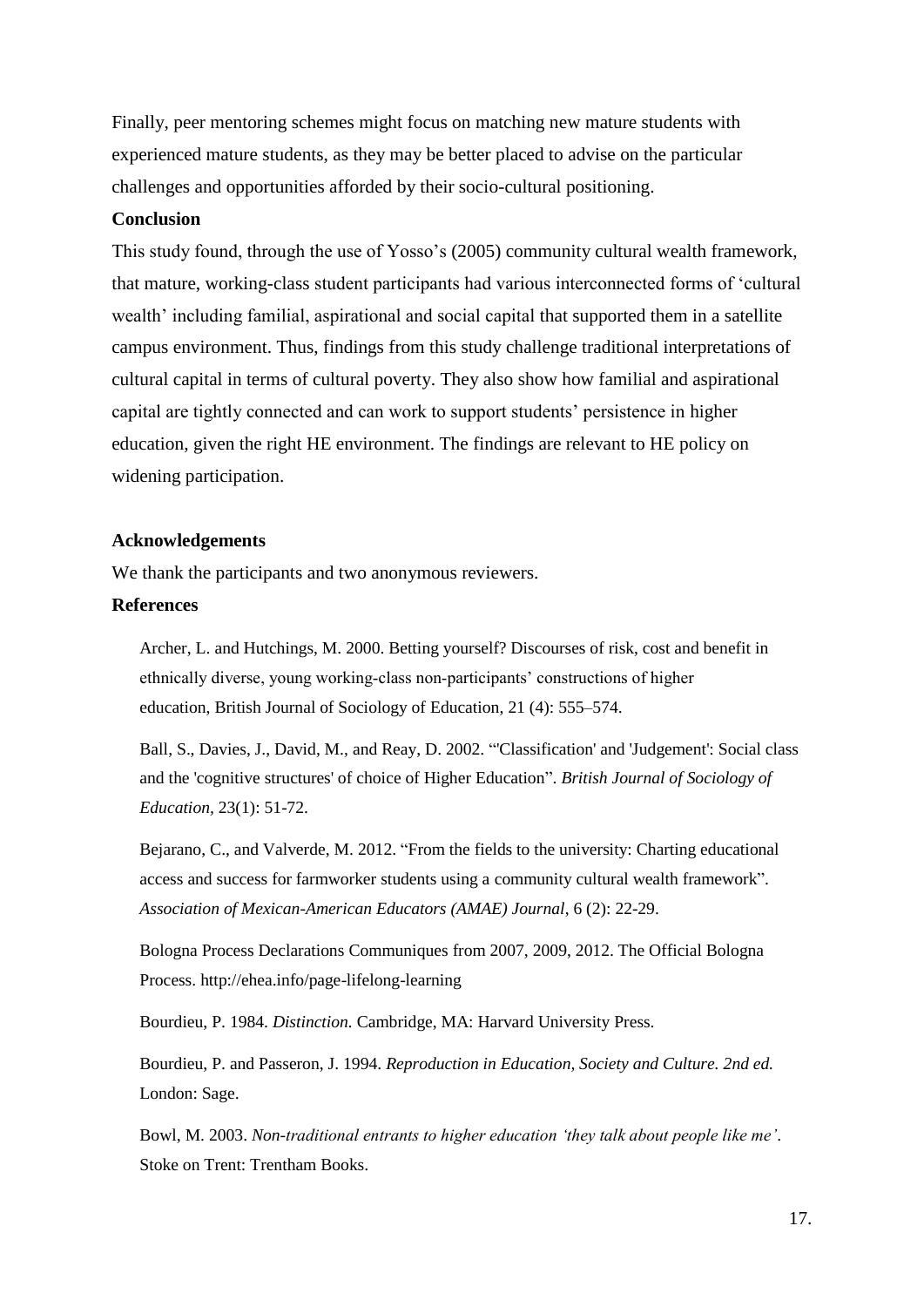Davies, P., Qiu, T. and Davies, M. 2014. "Cultural and human capital, information and higher education choices". *Journal of Education Policy*, 29 (6): 804-825.

Department for Business, Innovation and Skills. 2014. *National strategy for access and student success in higher education*. London: DfBIS.

Department for Business, Innovation and Skills. 2016. *Higher Education and Research Bill: Factsheet.* London: DfBIS.

Department of Education and Training (2016). Higher Education Participation and Partnerships Program (HEPPP). [https://www.education.gov.au/higher-education-participation-and](https://www.education.gov.au/higher-education-participation-and-partnerships-programme-heppp)[partnerships-programme-heppp](https://www.education.gov.au/higher-education-participation-and-partnerships-programme-heppp)

Donaldson, J. F. and Townsend, B. K. 2007. Higher education journals' discourse about adult undergraduate students. *The Journal of Higher Education*, 78 (1): 27-50.

Edwards, R. 1993. *Mature Women Students: Separating or Connecting Family and Education*. London: Taylor and Francis.

ElM Support. 2010. *Student statistics*. Unpublished manuscript. Finance and Business Service Centre, Edith Cowan University. http://www.eims.ecu.edu.au.

Evans, G. 2006. *Educational Failure and working-class white children in Britain*. London: Palgrave Macmillian Houndmills.

Field, J. (2009). L*earning transitions in the adult life course: Agency, identity and social capital*. In B. Merrill (Ed.), *Learning to Change? The Role of Identity and Learning Careers in Adult Education*. Frankfurt: Peter Lang.

Gadamer, H. G. 1990. *Hermeneutics, Religion and Ethics*. US: Yale University Press).

Gaskell, C. and Dunn, I. 2018. "*Warming a Higher Education cold spot: the case of Coventry University in Scarborough*", in *Access to success and social mobility through higher education: A Curate's egg?*,Stuart Billingham (ed.) in *The Great Debates in Higher Education Series.* Bingley: Emerald Publishing.

Gonzalez-Arnal, S. and Kilkey, M. 2009. "Contextualizing rationality: mature student carers and higher education in England". *Feminist Economics.* 15(1): 85–111.

Greenwood, M., Little, B., Burch, E., Collins, C., Kimura, M. and Yarrow, K. 2008. *Report to Foundation Degree Forward on the Impact of Foundation Degrees on Students and the Workplace*. London: Learning Skills Network.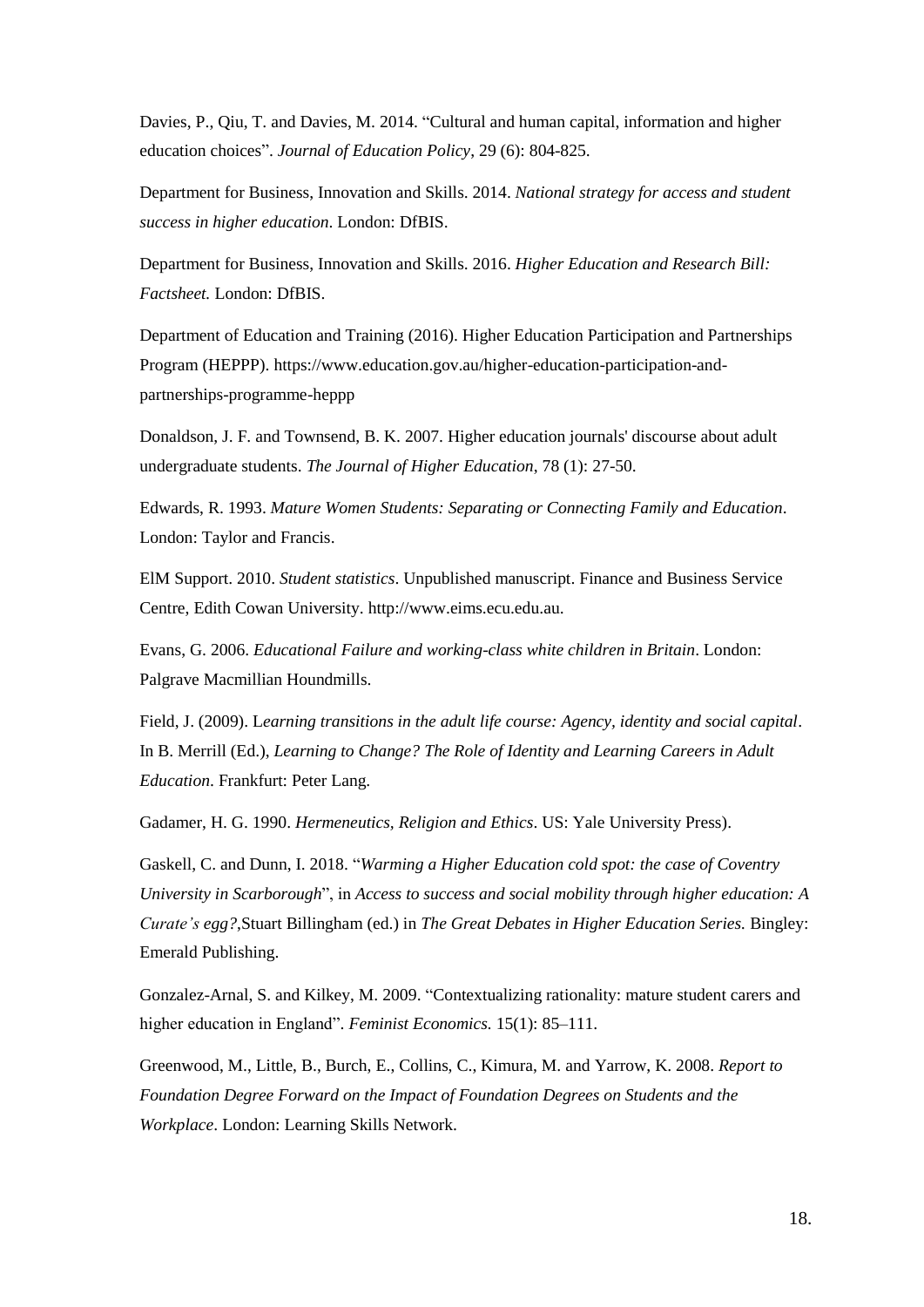Higher Education Funding Council for England (HEFCE) 2006. Widening participation: A review. Report to the Minister of State for Higher Education and Lifelong Learning by the Higher Education Funding Council for England. HEFCE.

Higher Education Funding Council for England (HEFCE). 2017. HESA Student Records. <http://www.hefce.ac.uk/analysis/HEinEngland/students/age/> and [https://webarchive.nationalarchives.gov.uk/20180319122227/http://www.hefce.ac.uk/analysis/HE](https://webarchive.nationalarchives.gov.uk/20180319122227/http:/www.hefce.ac.uk/analysis/HEinEngland/students/age/) [inEngland/students/age/](https://webarchive.nationalarchives.gov.uk/20180319122227/http:/www.hefce.ac.uk/analysis/HEinEngland/students/age/)

Jones, O. 2011. *Chavs: The Demonization of the working class*. London: Routledge.

Kahu, E Stephens, C, Leach, L and Zepke, N (2015). "Linking academic emotions and student engagement: mature-aged distance students' transition to university". *Journal of Further and Higher Education*. 39 (4): 481-497.

Kvale, S. and Brinkmann, S. 2009. *Interviews: learning the craft of qualitative research interviewing.* Los Angeles: Sage.

Laverty, S. 2003. "Hermeneutic phenomenology and phenomenology: A comparison of historical and methodological considerations". *International Journal of Qualitative Research.* 2 (3), 1–29.

Lehmann, W. 2014. Habitus transformation and hidden injuries: successful working-class university students'. *Sociology of Education*, 87 (1):1-15.

Li, H. 2015. "*Moving to the city: educational trajectories of rural Chinese students in an elite university"* in C. Costa and M. Murphy (eds.) "*Bourdieu, habitus and social research"*. London, Palgrave MacMillan.

Merrill, B. 1999*. Gender, Change and Identity: Mature Women Students in University*. Aldershot, Ashgate.

OECD. 2015. *Education at a Glance 2015*: OECD Indicators. Paris: OECD.

Office for students 2018. *A new approach to regulating access and participation in English higher education*. Consultation outcomes. London: OFS.

Oldfield, K. 2012. "Still humble and hopeful: Two more recommendations on welcoming firstgeneration poor and working-class students to college". *About Campus,* 2 - 13.

O'Shea, C. and Stone, C. 2011. "Transformations and self-discovery: mature-age women's reflections on returning to university study", *Studies in Continuing Education, 33* (3): 273-288.

Reay, D. 2001. "Finding or losing yourself? Working-class relationships to education", *Journal of Education Policy*, 16(4): 333-346.